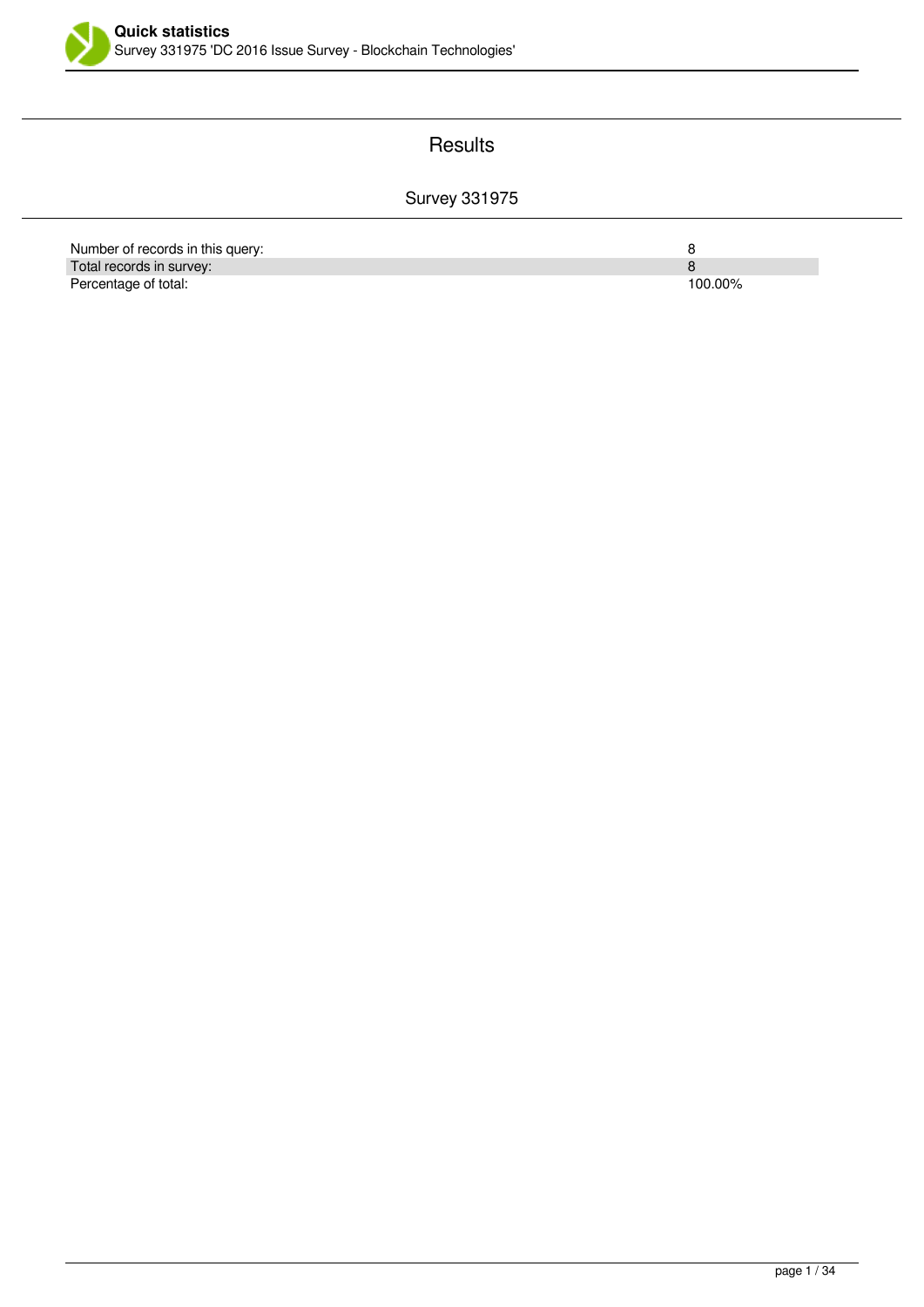### Field summary for A

The multidisciplinary stakeholders interested in the development, deployment and governance of blockchain technologies should move the focus of analysis beyond distribution of infrastructure in decentralized technologies, and instead identify the specific goals that the infrastructure is designed to achieve.

| <b>Answer</b>      | Count | Percentage | <b>Sum</b> |
|--------------------|-------|------------|------------|
| 1(1)               | 0     | $0.00\%$   | 14.29%     |
| 2(2)               |       | 14.29%     |            |
| 3(3)               | າ     | 28.57%     | 28.57%     |
| 4(4)               | 3     | 42.86%     |            |
| 5(5)               |       | 14.29%     | 57.14%     |
| No answer          |       | 12.50%     |            |
| Arithmetic mean    | 3.57  |            |            |
| Standard deviation | 0.98  |            |            |
| Sum (Answers)      |       | 100.00%    | 100.00%    |
| Number of cases    | 8     | 100.00%    |            |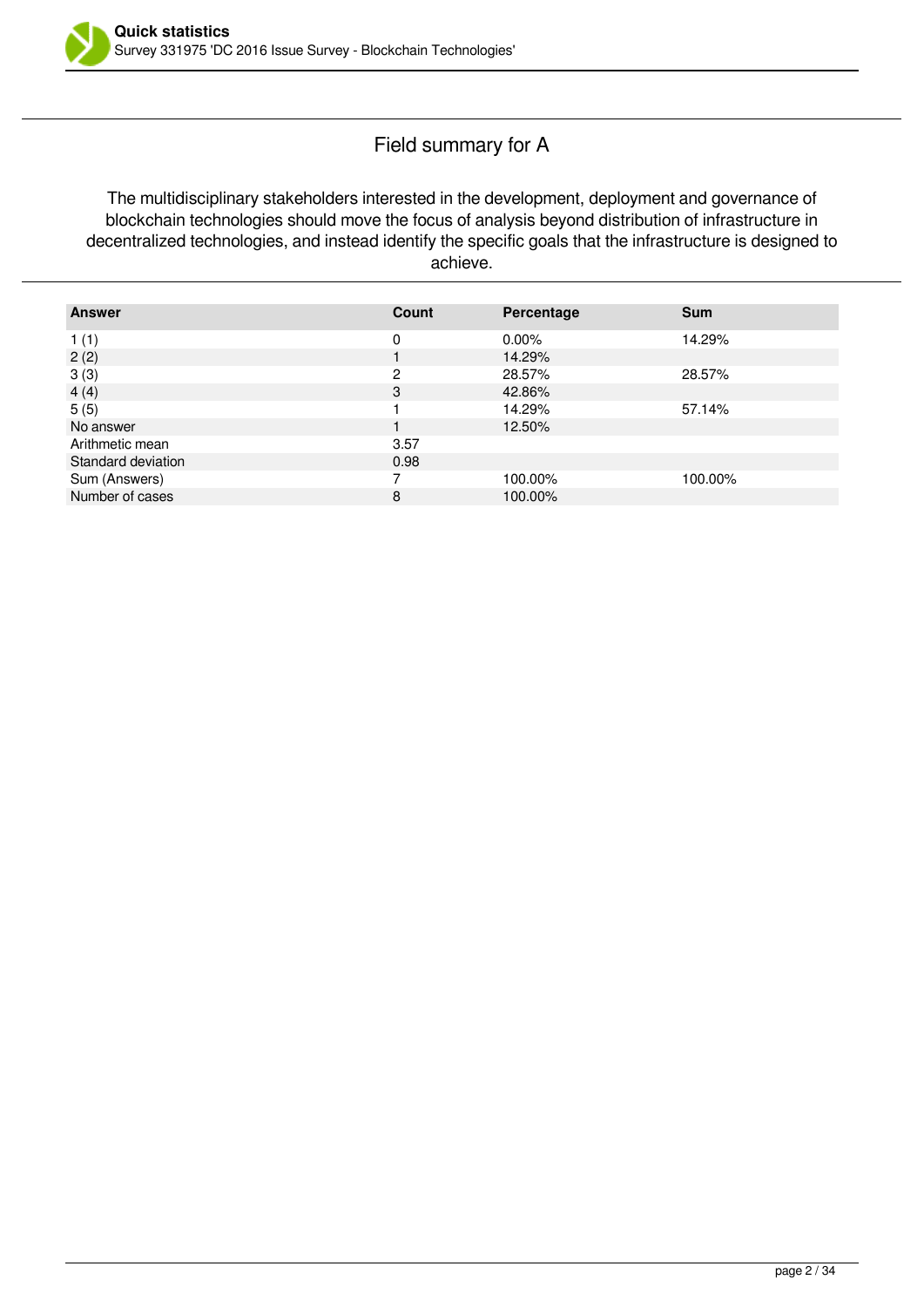

### Field summary for A

The multidisciplinary stakeholders interested in the development, deployment and governance of blockchain technologies should move the focus of analysis beyond distribution of infrastructure in decentralized technologies, and instead identify the specific goals that the infrastructure is designed to achieve.

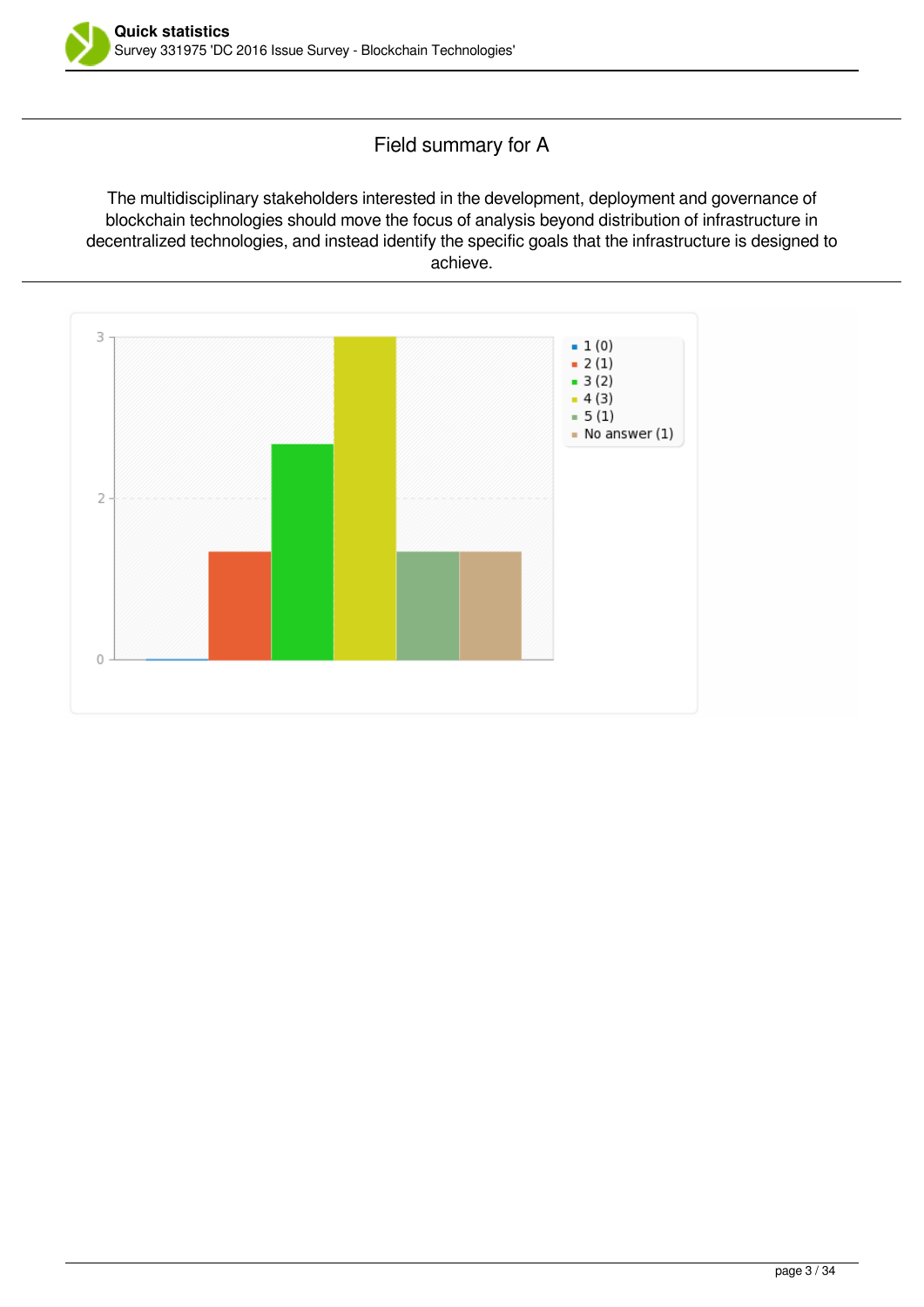

## Field summary for AA [Strengths and opportunities]

| <b>Answer</b> | Count    | Percentage |
|---------------|----------|------------|
| Answer        |          | $0.00\%$   |
| No answer     | 3        | 100.00%    |
|               |          |            |
| ID            | Response |            |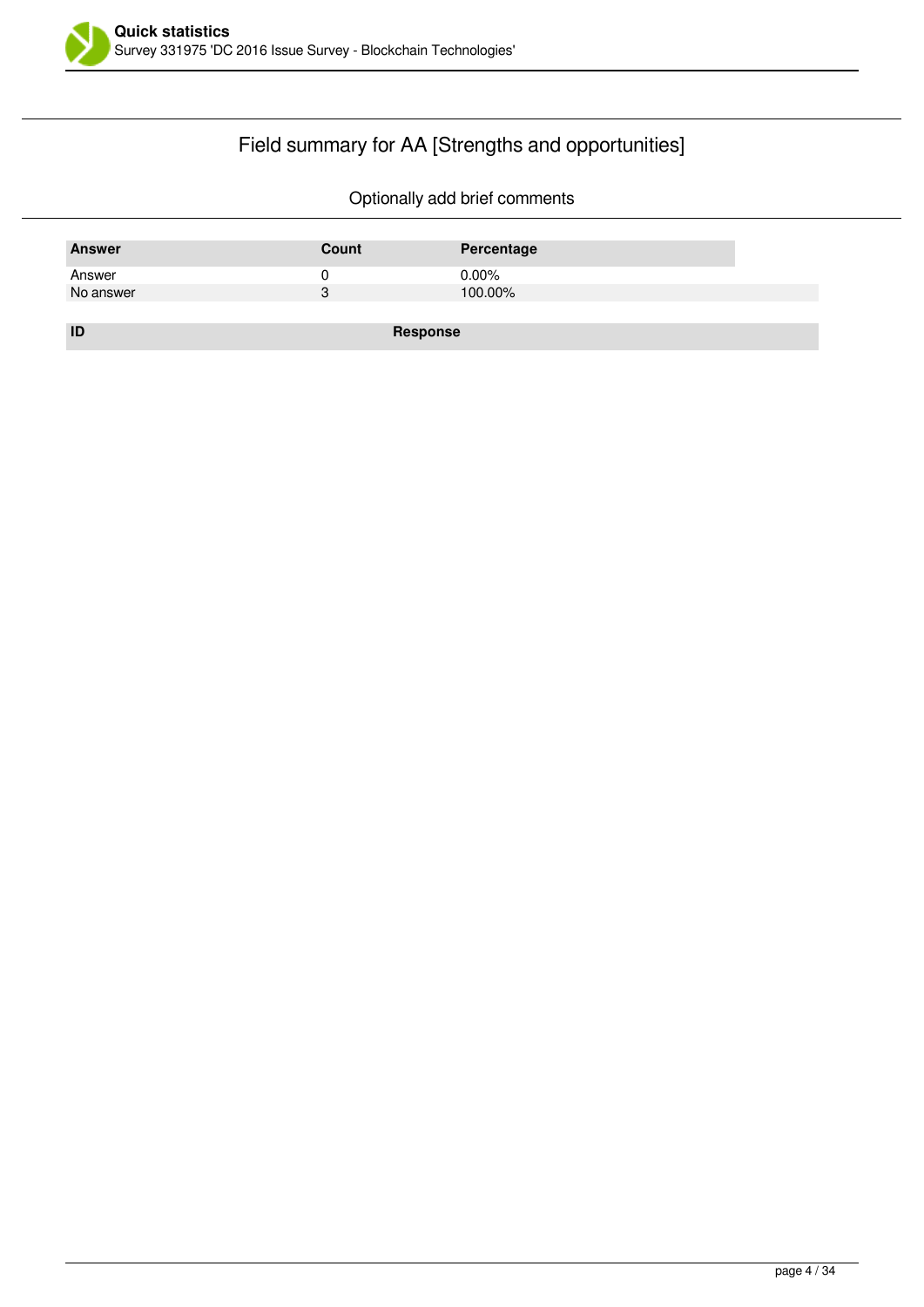

## Field summary for AA [Strengths and opportunities]

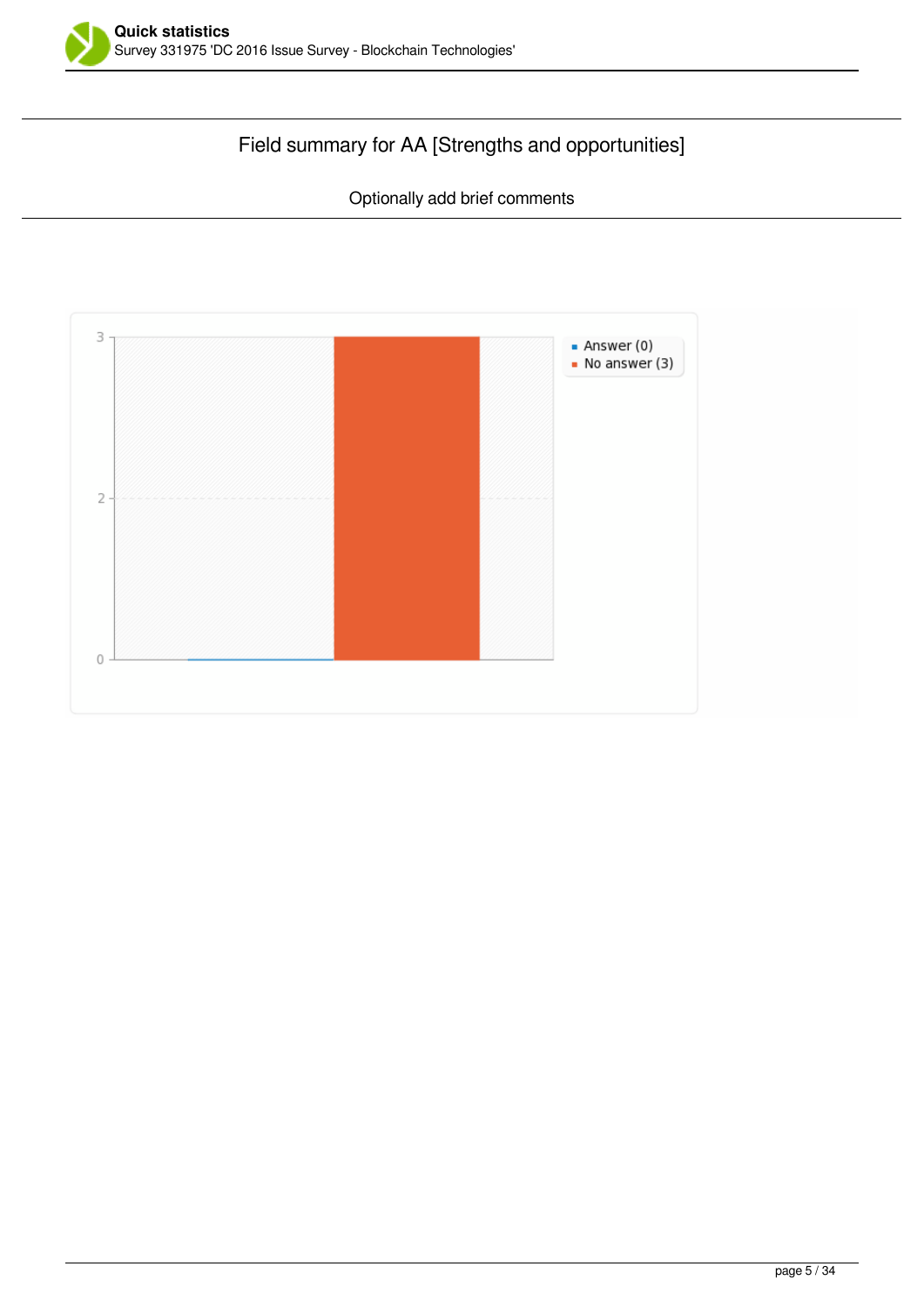

## Field summary for AA [Concerns and weaknesses]

| <b>Answer</b> | Count    | Percentage |
|---------------|----------|------------|
| Answer        | U        | $0.00\%$   |
| No answer     | 3        | 100.00%    |
|               |          |            |
| ID            | Response |            |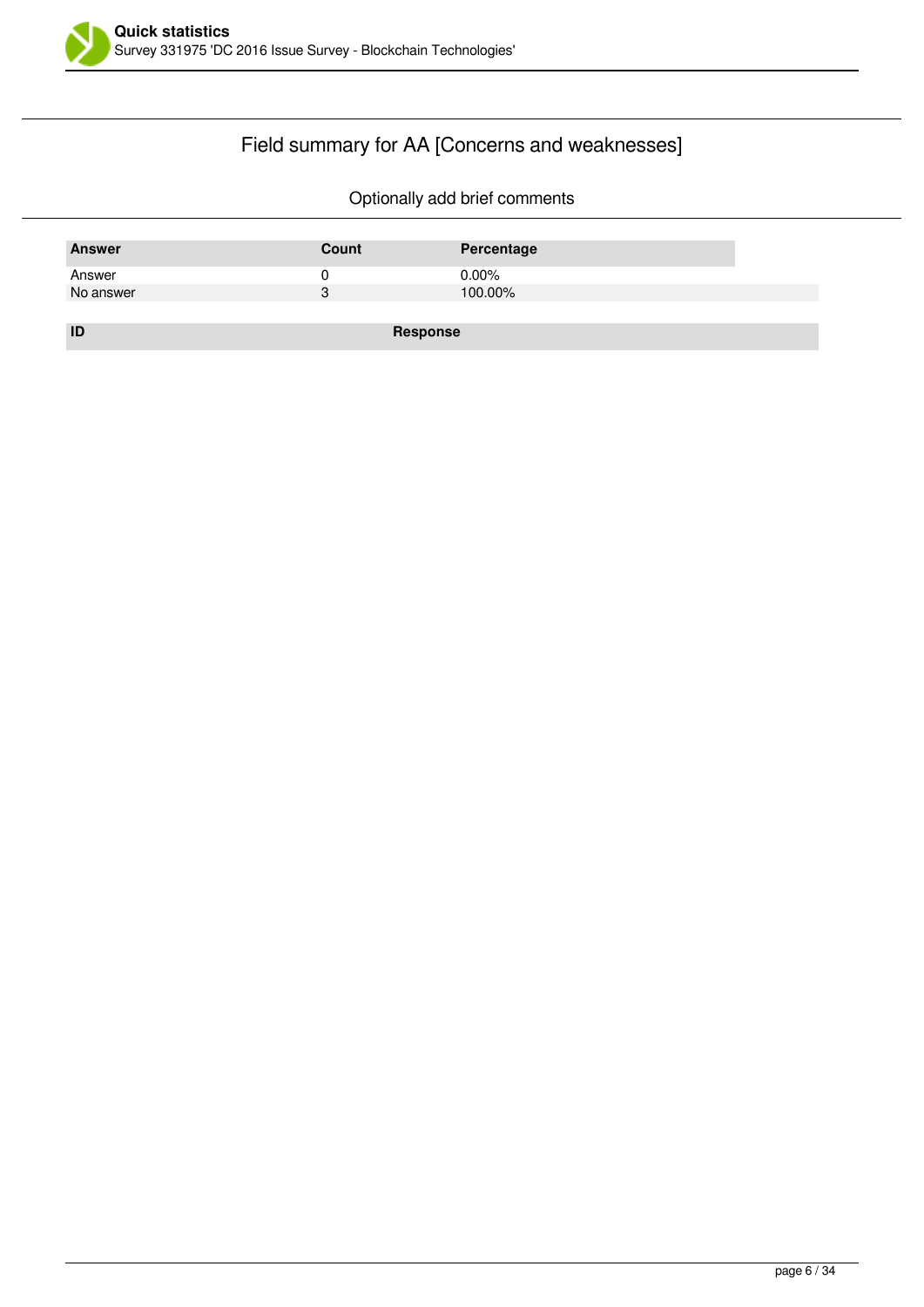

# Field summary for AA [Concerns and weaknesses]

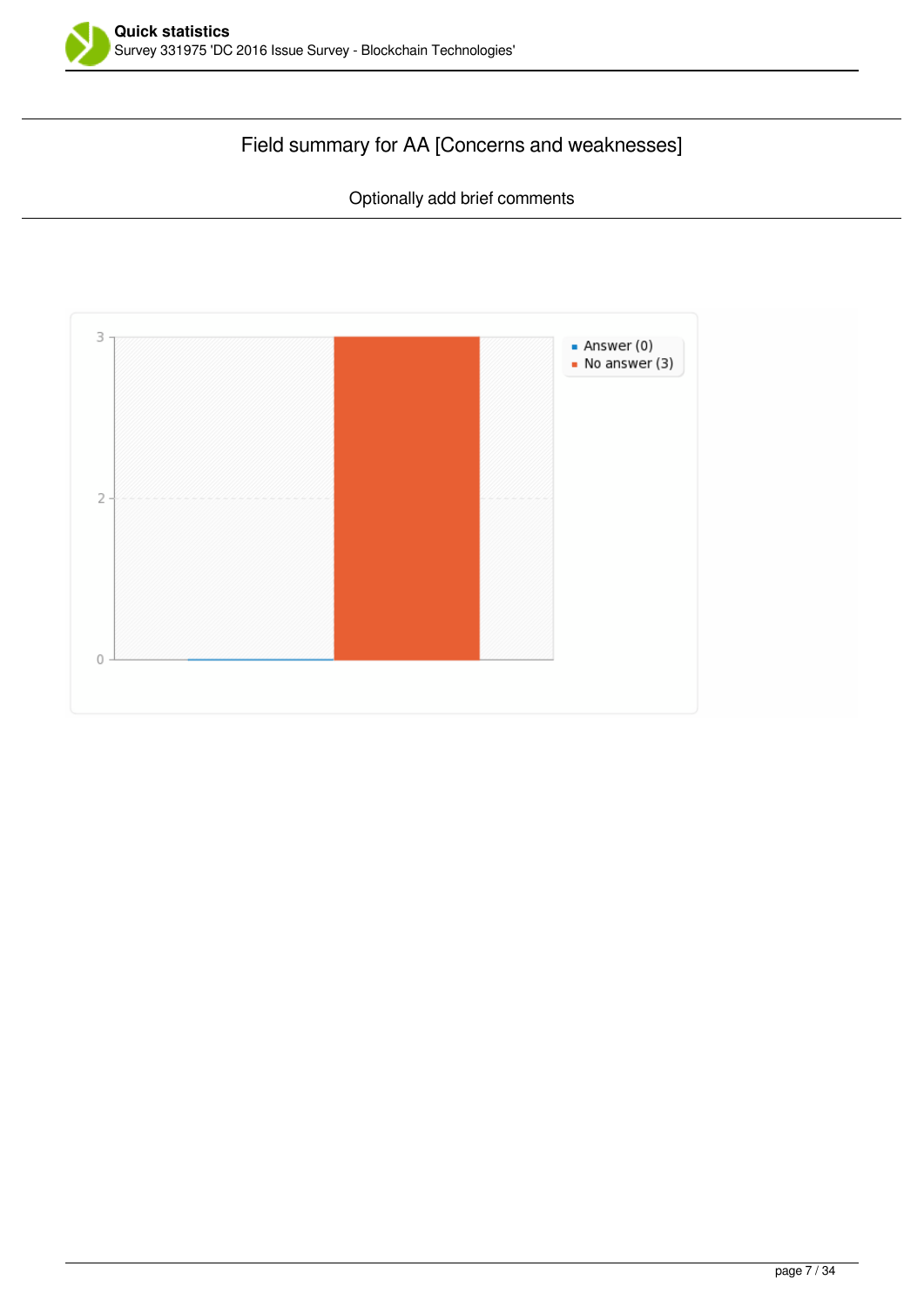### Field summary for B

In the context of the blockchain's decentralized architecture, a successful blockchain technology governance framework must both enable (a) a system that is resilient against a take-over at the institutional (social, economic or political) layer, and (b) design criteria of open access, inclusiveness and distribution of control.

| <b>Answer</b>      | Count | Percentage | <b>Sum</b> |
|--------------------|-------|------------|------------|
| 1(1)               | 0     | $0.00\%$   | $0.00\%$   |
| 2(2)               | 0     | $0.00\%$   |            |
| 3(3)               | 3     | 42.86%     | 42.86%     |
| 4(4)               | 2     | 28.57%     |            |
| 5(5)               | 2     | 28.57%     | 57.14%     |
| No answer          |       | 12.50%     |            |
| Arithmetic mean    | 3.86  |            |            |
| Standard deviation | 0.9   |            |            |
| Sum (Answers)      |       | 100.00%    | 100.00%    |
| Number of cases    | 8     | 100.00%    |            |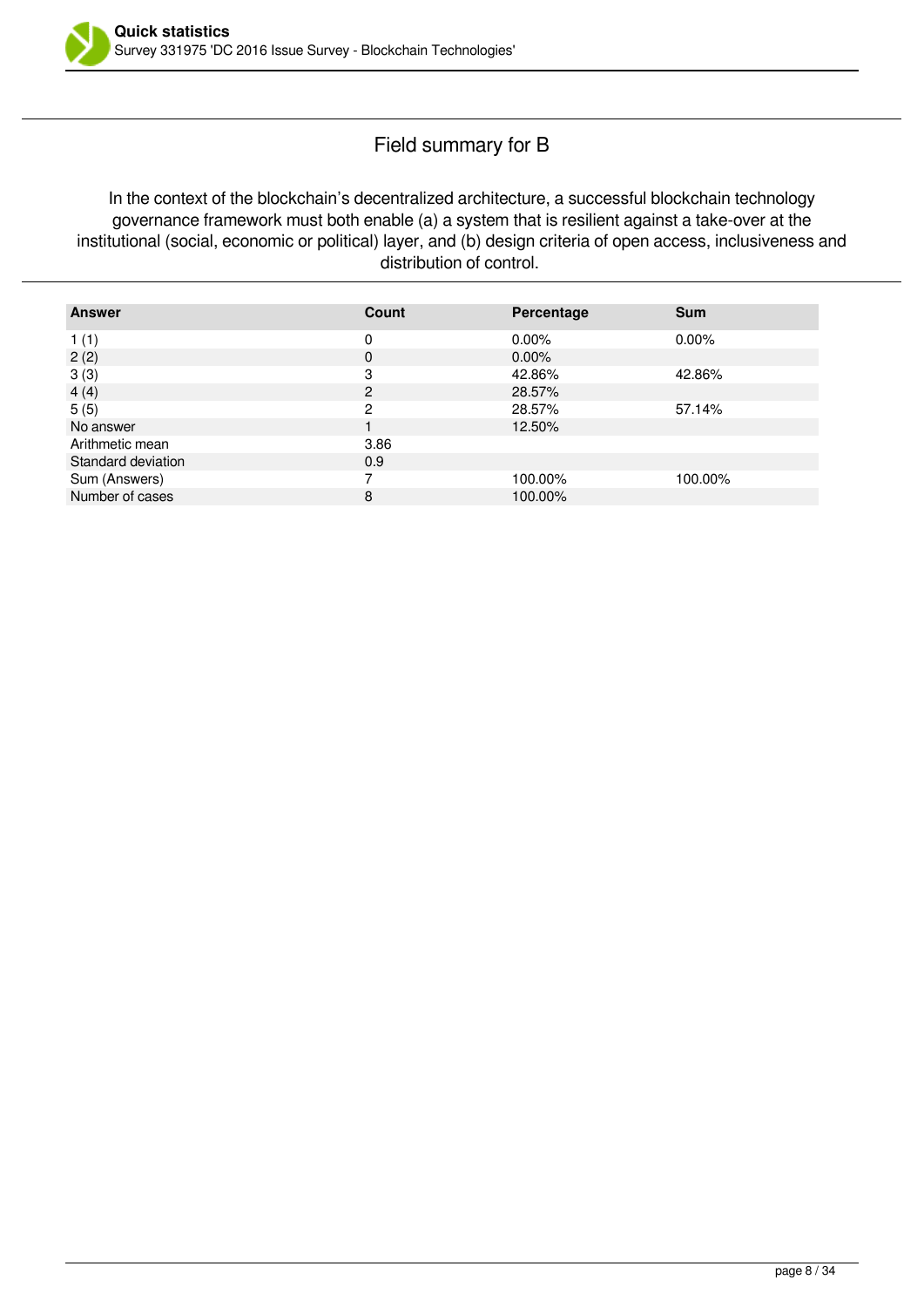

### Field summary for B

In the context of the blockchain's decentralized architecture, a successful blockchain technology governance framework must both enable (a) a system that is resilient against a take-over at the institutional (social, economic or political) layer, and (b) design criteria of open access, inclusiveness and distribution of control.

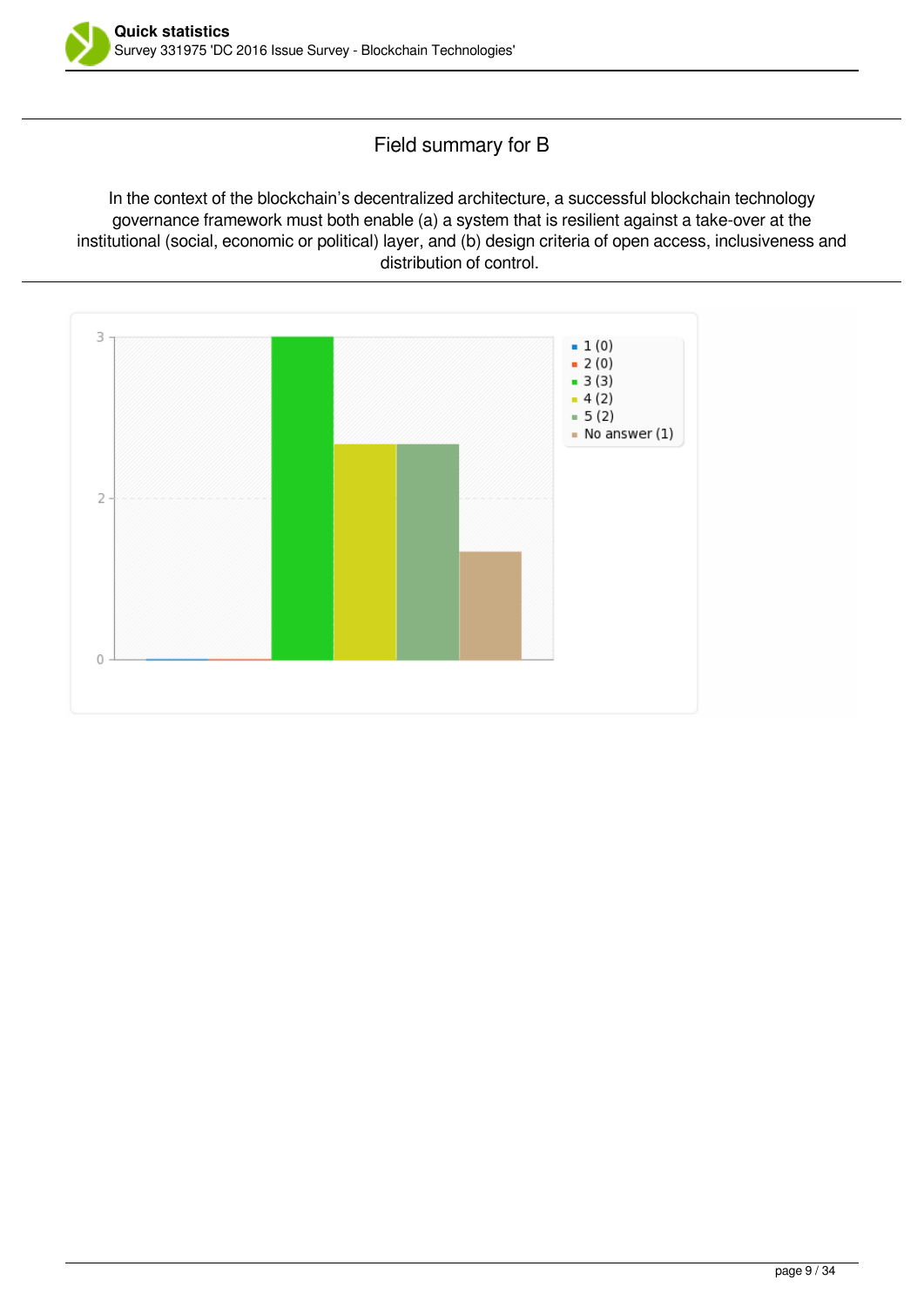

## Field summary for BB [Strengths and opportunities]

| <b>Answer</b> | Count    | Percentage |
|---------------|----------|------------|
| Answer        |          | $0.00\%$   |
| No answer     | 3        | 100.00%    |
|               |          |            |
| ID            | Response |            |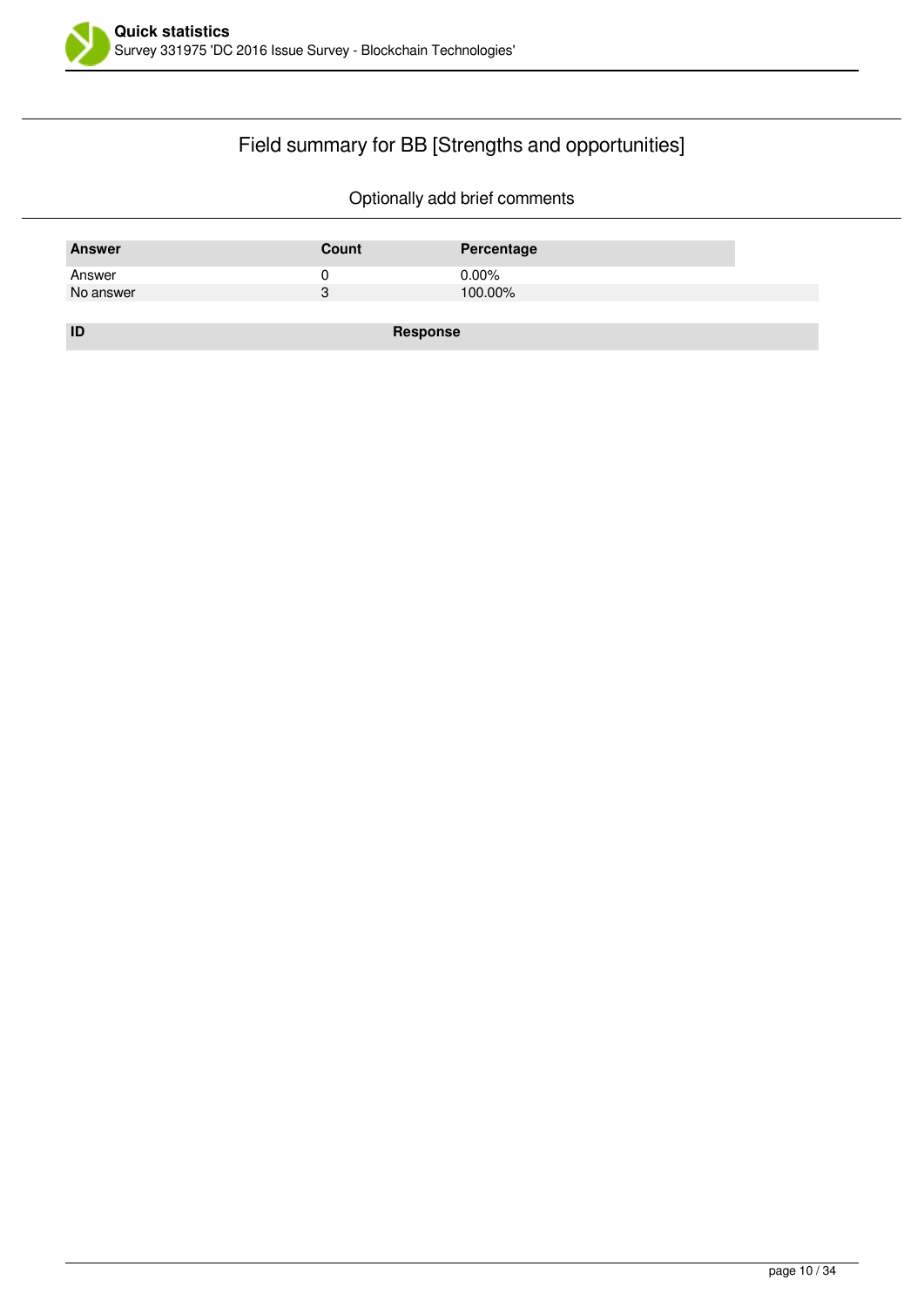

## Field summary for BB [Strengths and opportunities]

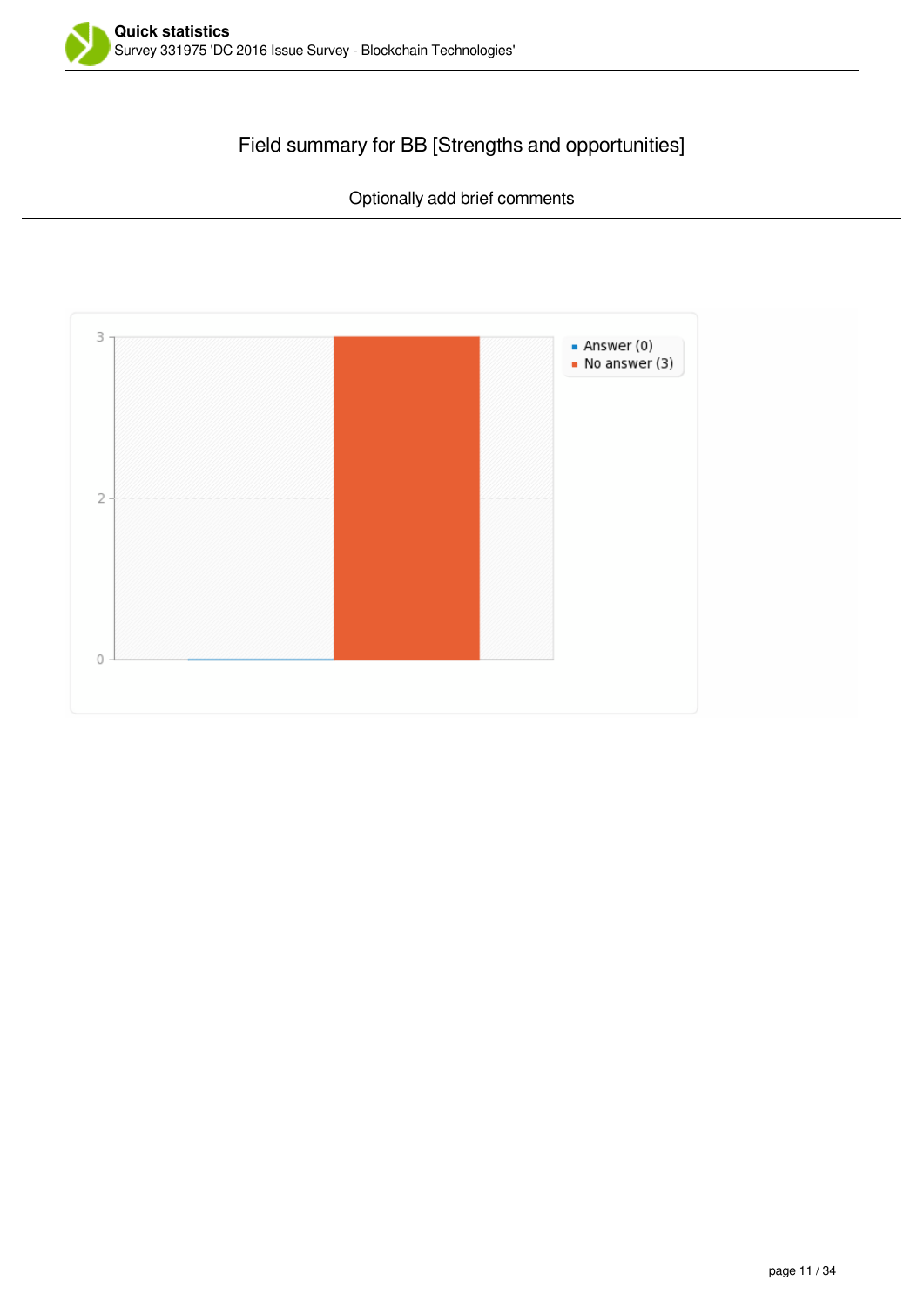

## Field summary for BB [Concerns and weaknesses]

| <b>Answer</b> | Count    | Percentage |
|---------------|----------|------------|
| Answer        | U        | $0.00\%$   |
| No answer     | 3        | 100.00%    |
|               |          |            |
| ID            | Response |            |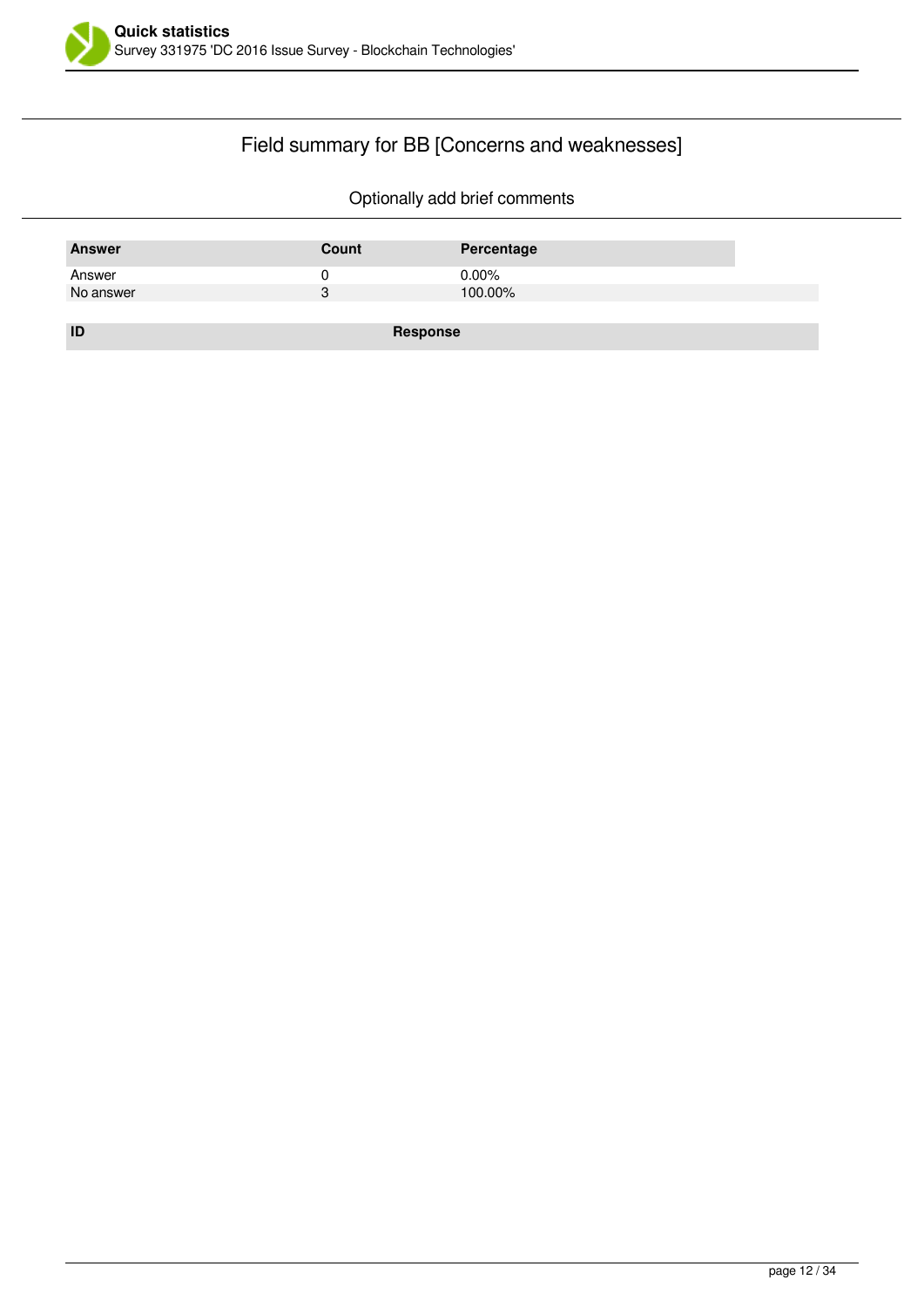

## Field summary for BB [Concerns and weaknesses]

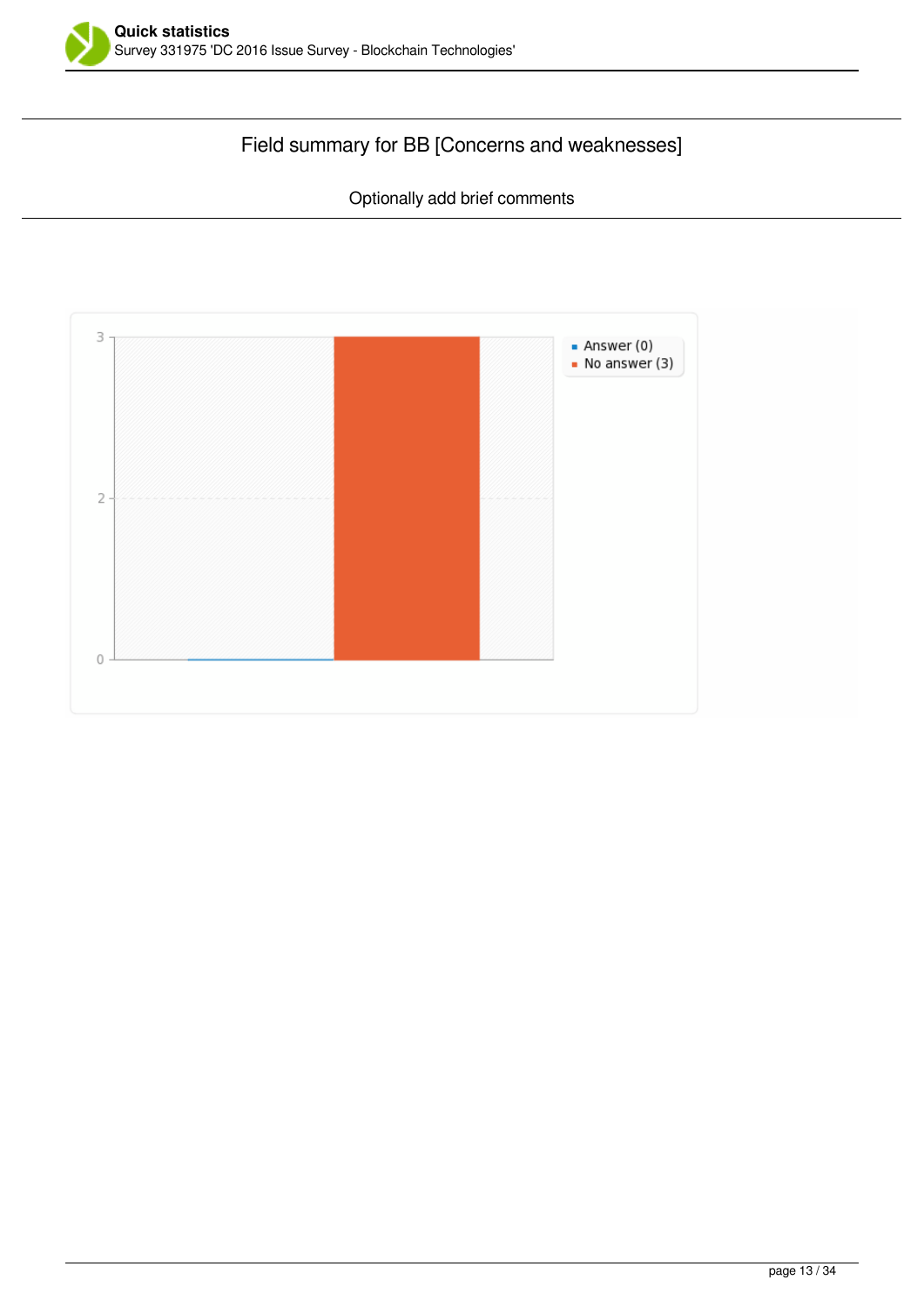### Field summary for C

To realize the potential of blockchain technologies to enable increased empowerment and freedom through decentralization, stakeholders must address the issue of how the architecture of the technology itself can be harnessed to form decentralized power.

| <b>Answer</b>      | Count    | Percentage | <b>Sum</b> |
|--------------------|----------|------------|------------|
| 1(1)               | 0        | $0.00\%$   | $0.00\%$   |
| 2(2)               | $\Omega$ | $0.00\%$   |            |
| 3(3)               | 2        | 28.57%     | 28.57%     |
| 4(4)               | 3        | 42.86%     |            |
| 5(5)               | ົ        | 28.57%     | 71.43%     |
| No answer          |          | 12.50%     |            |
| Arithmetic mean    | 4        |            |            |
| Standard deviation | 0.82     |            |            |
| Sum (Answers)      |          | 100.00%    | 100.00%    |
| Number of cases    | 8        | 100.00%    |            |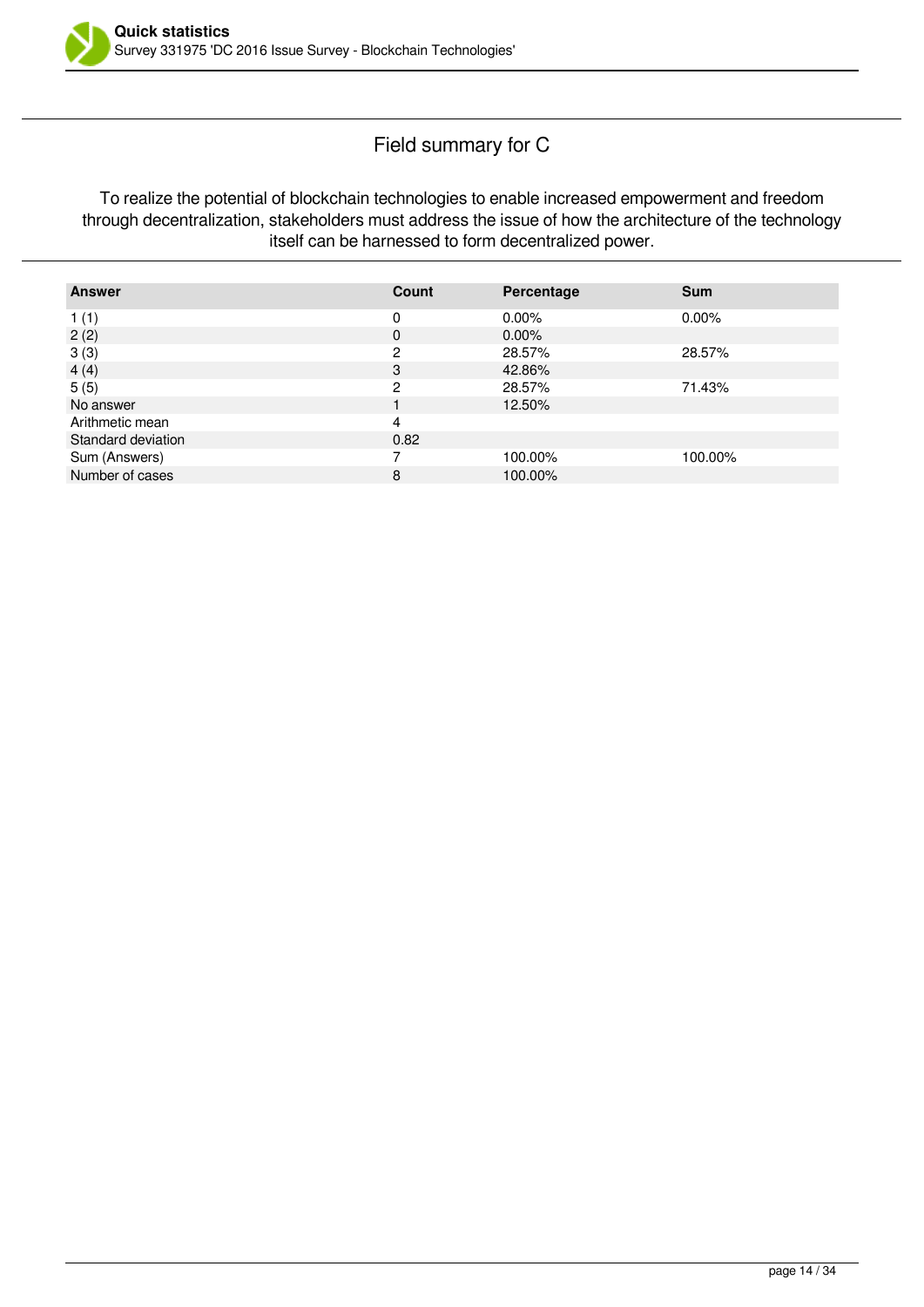

Field summary for C

To realize the potential of blockchain technologies to enable increased empowerment and freedom through decentralization, stakeholders must address the issue of how the architecture of the technology itself can be harnessed to form decentralized power.

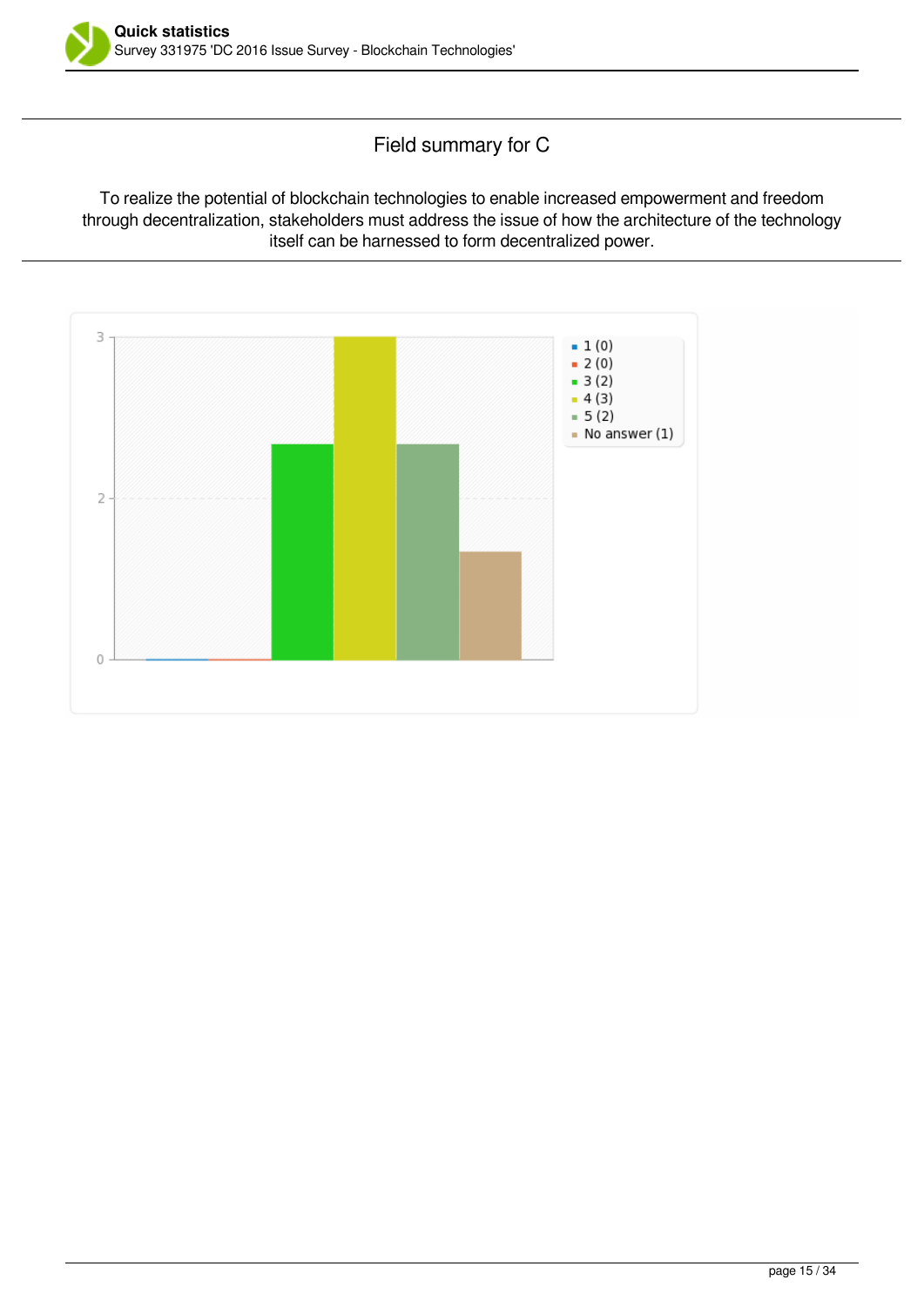

## Field summary for CC [Strengths and opportunities]

| <b>Answer</b> | Count    | Percentage |
|---------------|----------|------------|
| Answer        | u        | $0.00\%$   |
| No answer     | 3        | 100.00%    |
|               |          |            |
| ID            | Response |            |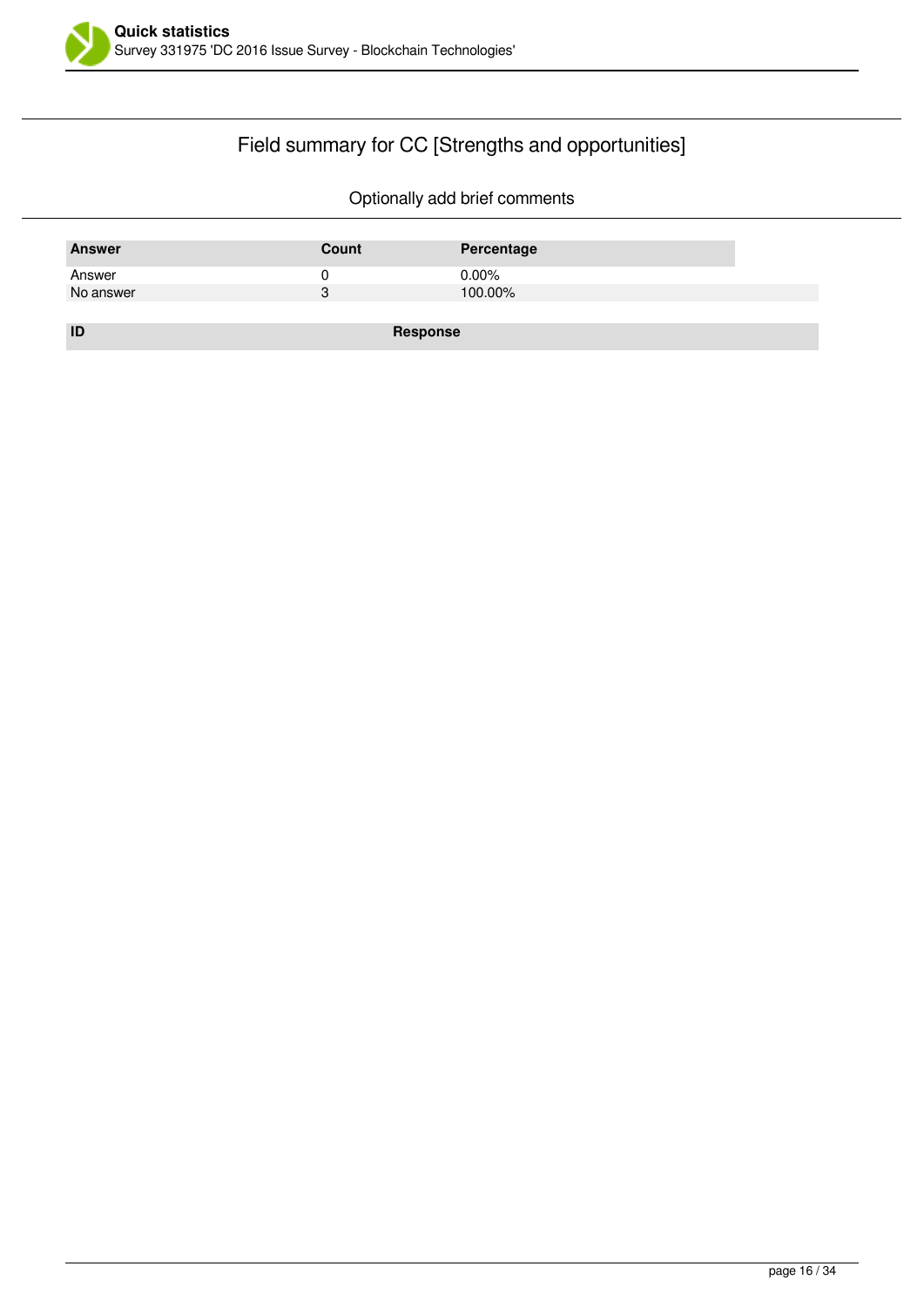

## Field summary for CC [Strengths and opportunities]

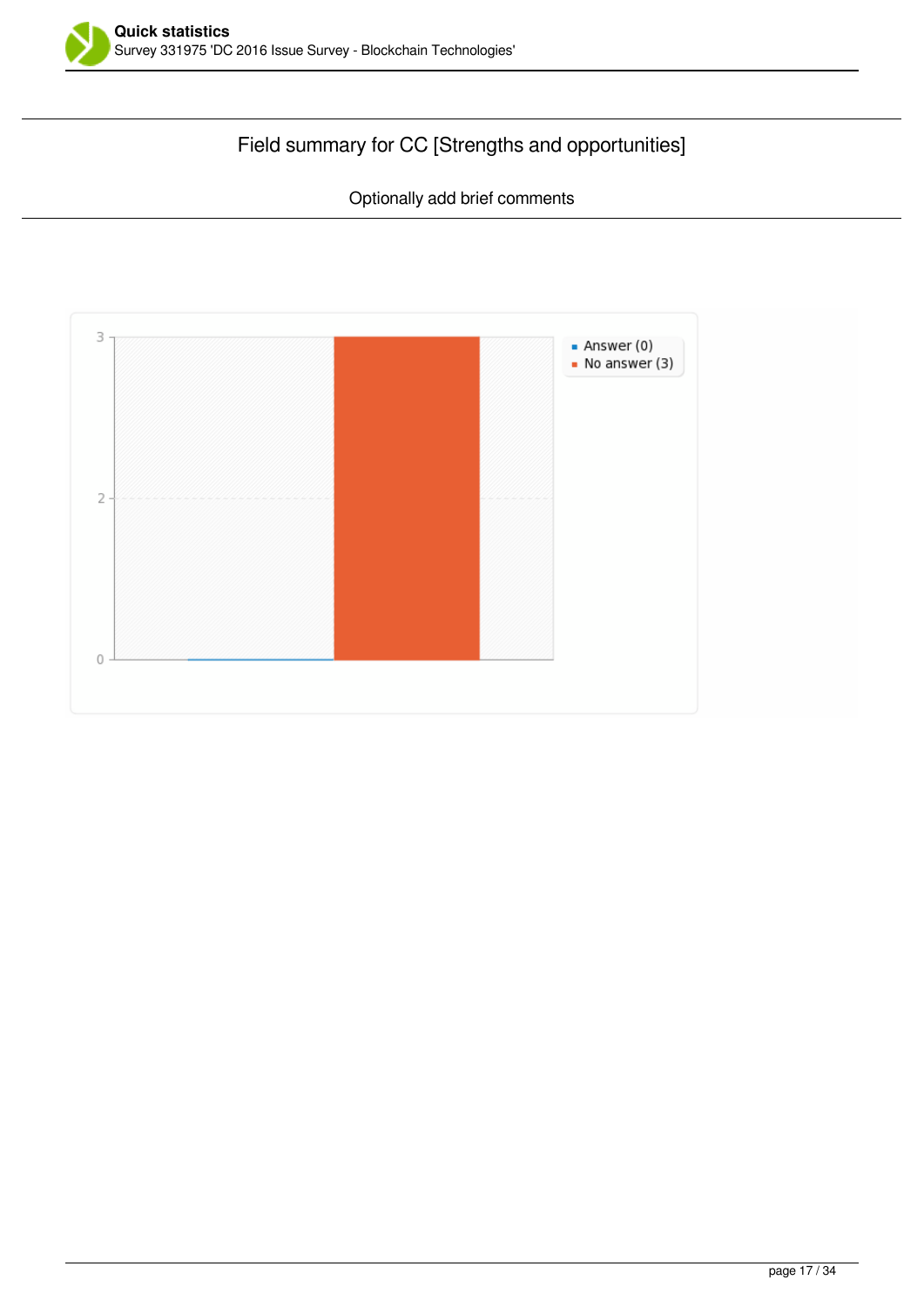

## Field summary for CC [Concerns and weaknesses]

| <b>Answer</b> | Count    | Percentage |
|---------------|----------|------------|
| Answer        | U        | $0.00\%$   |
| No answer     | 3        | 100.00%    |
|               |          |            |
| ID            | Response |            |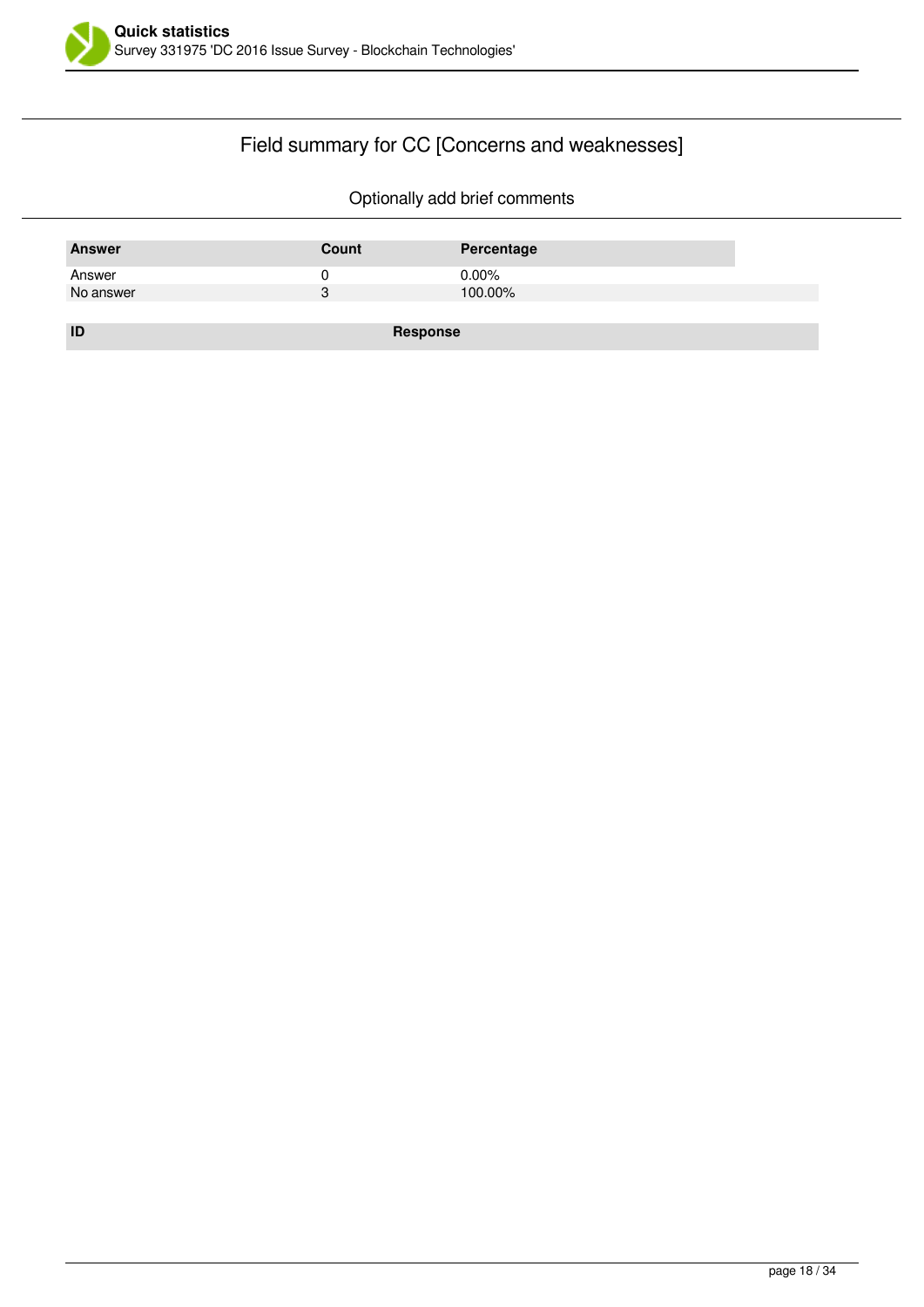

## Field summary for CC [Concerns and weaknesses]

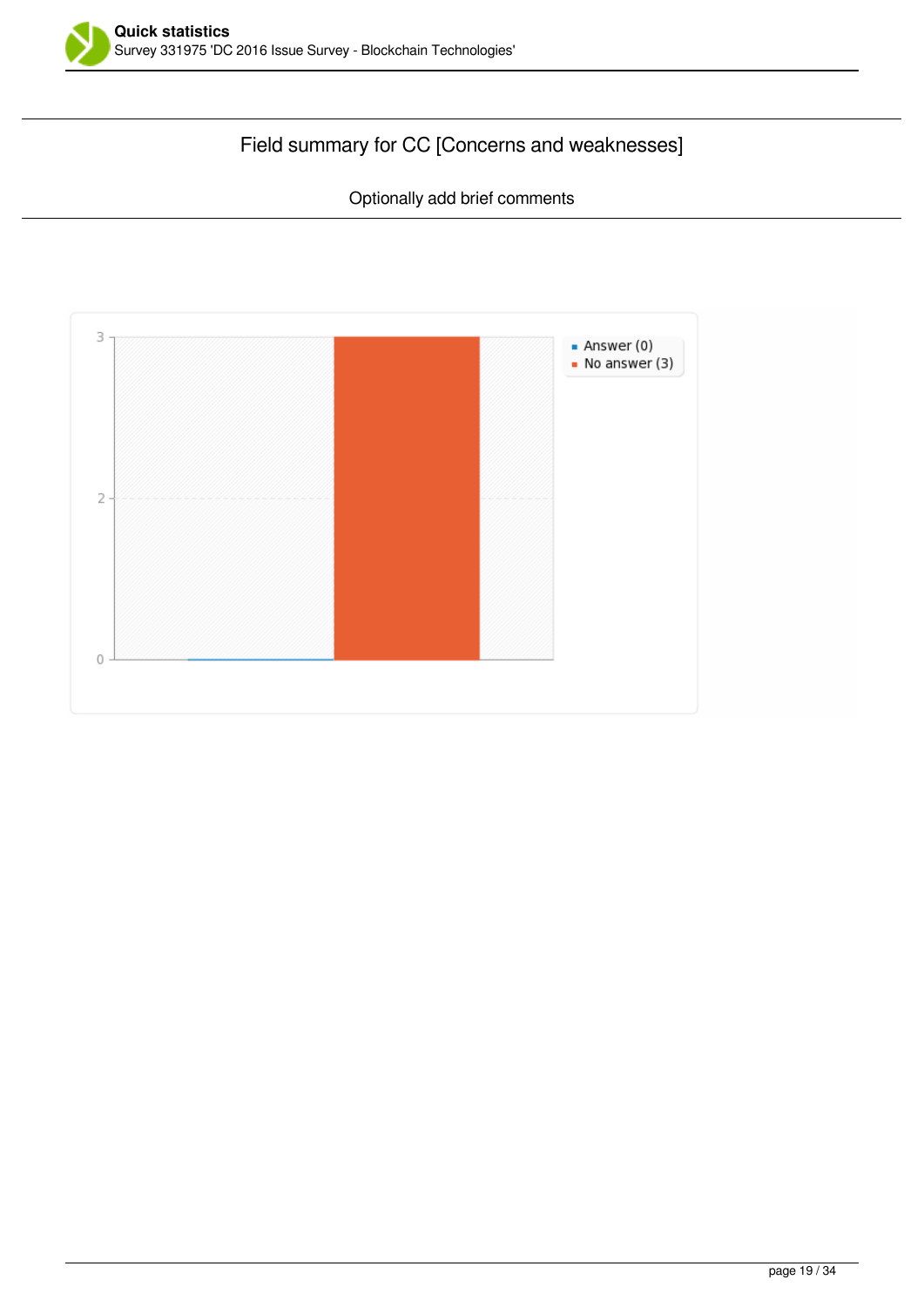### Field summary for D

It remains unclear whether a technological artifact alone can protect itself from centralization at the social or institutional layer by incorporating a particular design feature that makes it impossible, or at least harder, to implement institutional centralization.

| <b>Answer</b>      | Count          | Percentage | <b>Sum</b> |
|--------------------|----------------|------------|------------|
| 1(1)               | 0              | $0.00\%$   | 28.57%     |
| 2(2)               | $\overline{c}$ | 28.57%     |            |
| 3(3)               | 4              | 57.14%     | 57.14%     |
| 4(4)               | $\mathbf{0}$   | $0.00\%$   |            |
| 5(5)               |                | 14.29%     | 14.29%     |
| No answer          |                | 12.50%     |            |
| Arithmetic mean    | 3              |            |            |
| Standard deviation |                |            |            |
| Sum (Answers)      |                | 100.00%    | 100.00%    |
| Number of cases    | 8              | 100.00%    |            |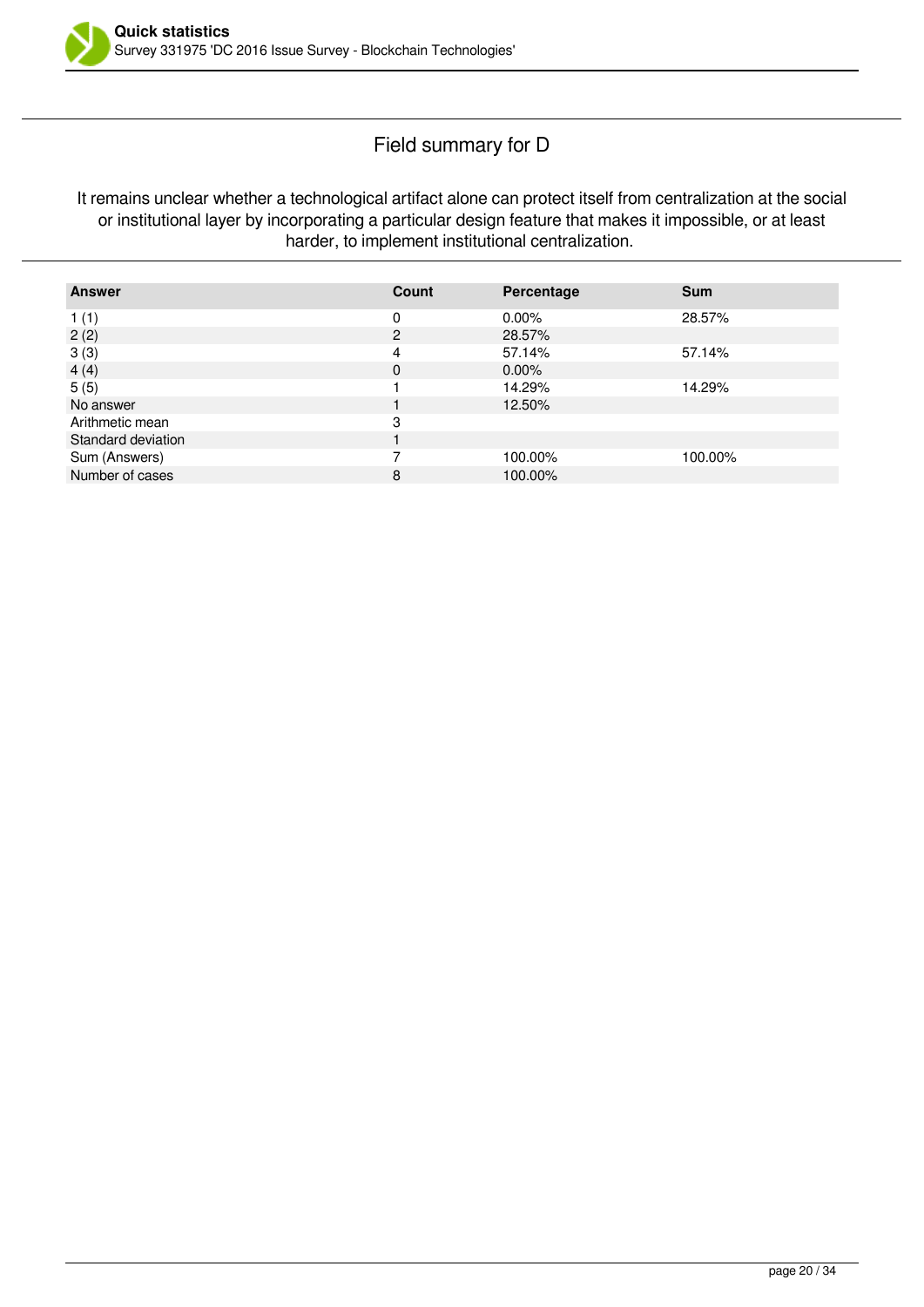

Field summary for D

It remains unclear whether a technological artifact alone can protect itself from centralization at the social or institutional layer by incorporating a particular design feature that makes it impossible, or at least harder, to implement institutional centralization.

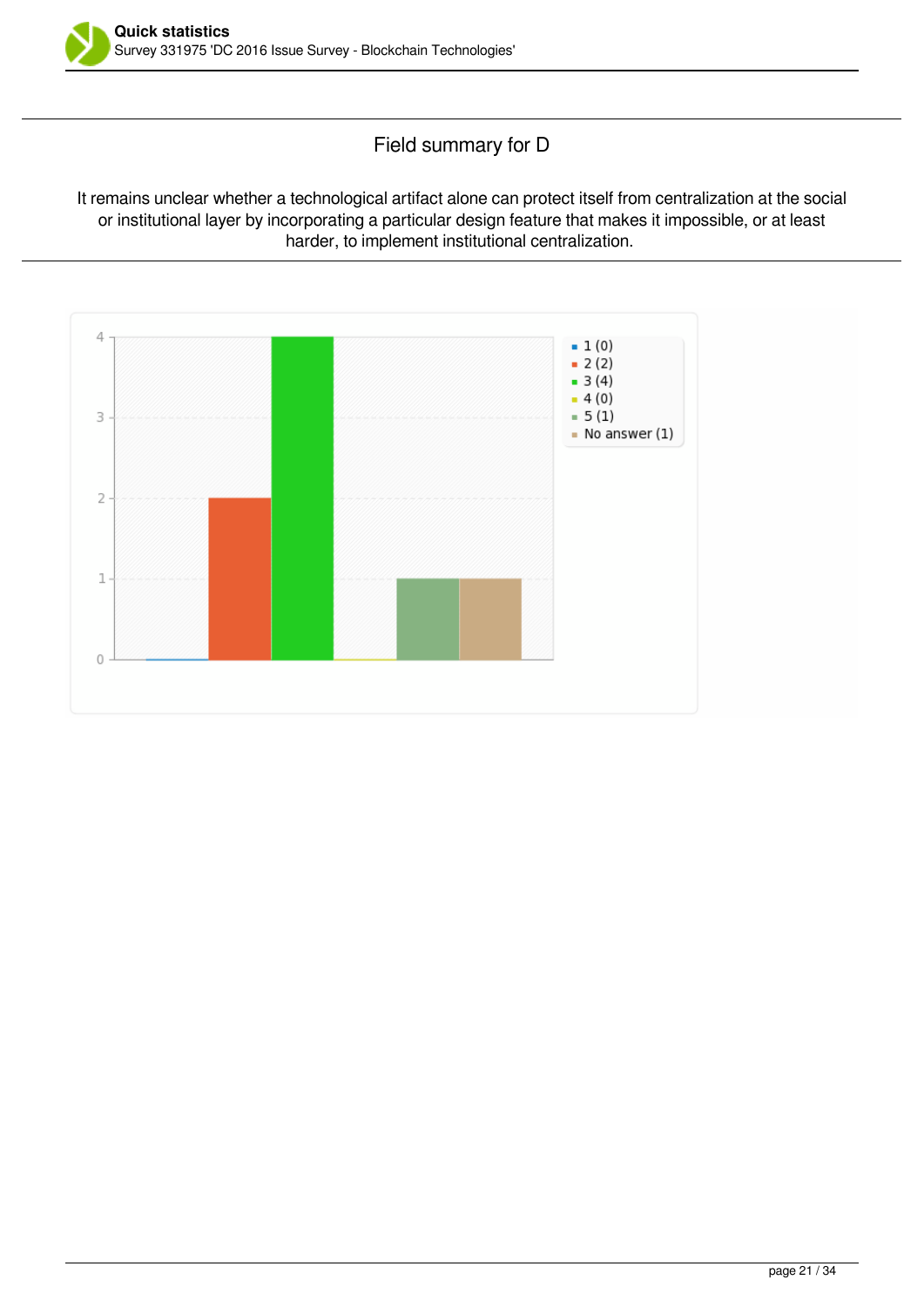

## Field summary for DD [Strengths and opportunities]

| <b>Answer</b> | Count    | Percentage |
|---------------|----------|------------|
| Answer        | U        | $0.00\%$   |
| No answer     | 3        | 100.00%    |
|               |          |            |
| ID            | Response |            |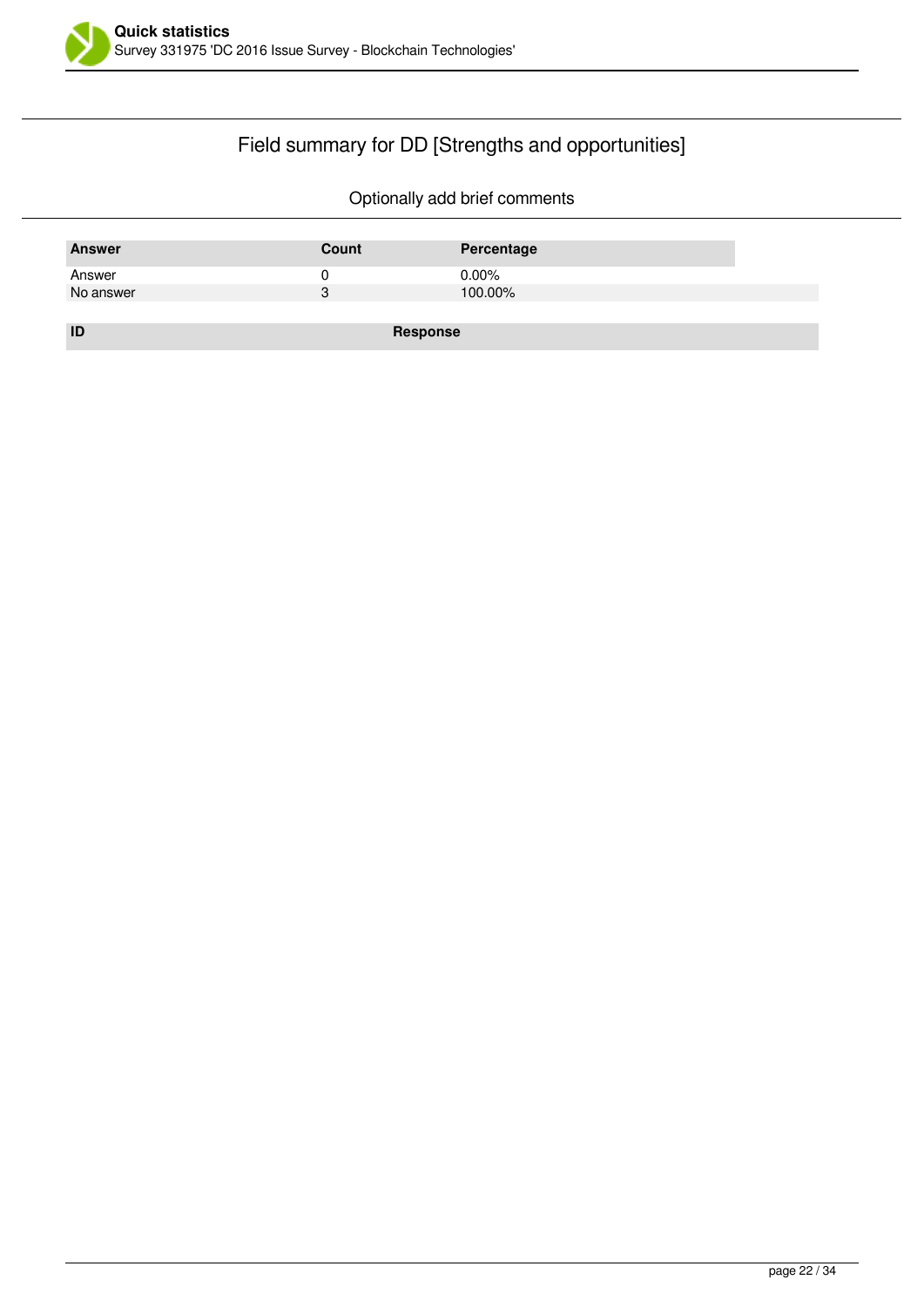

## Field summary for DD [Strengths and opportunities]

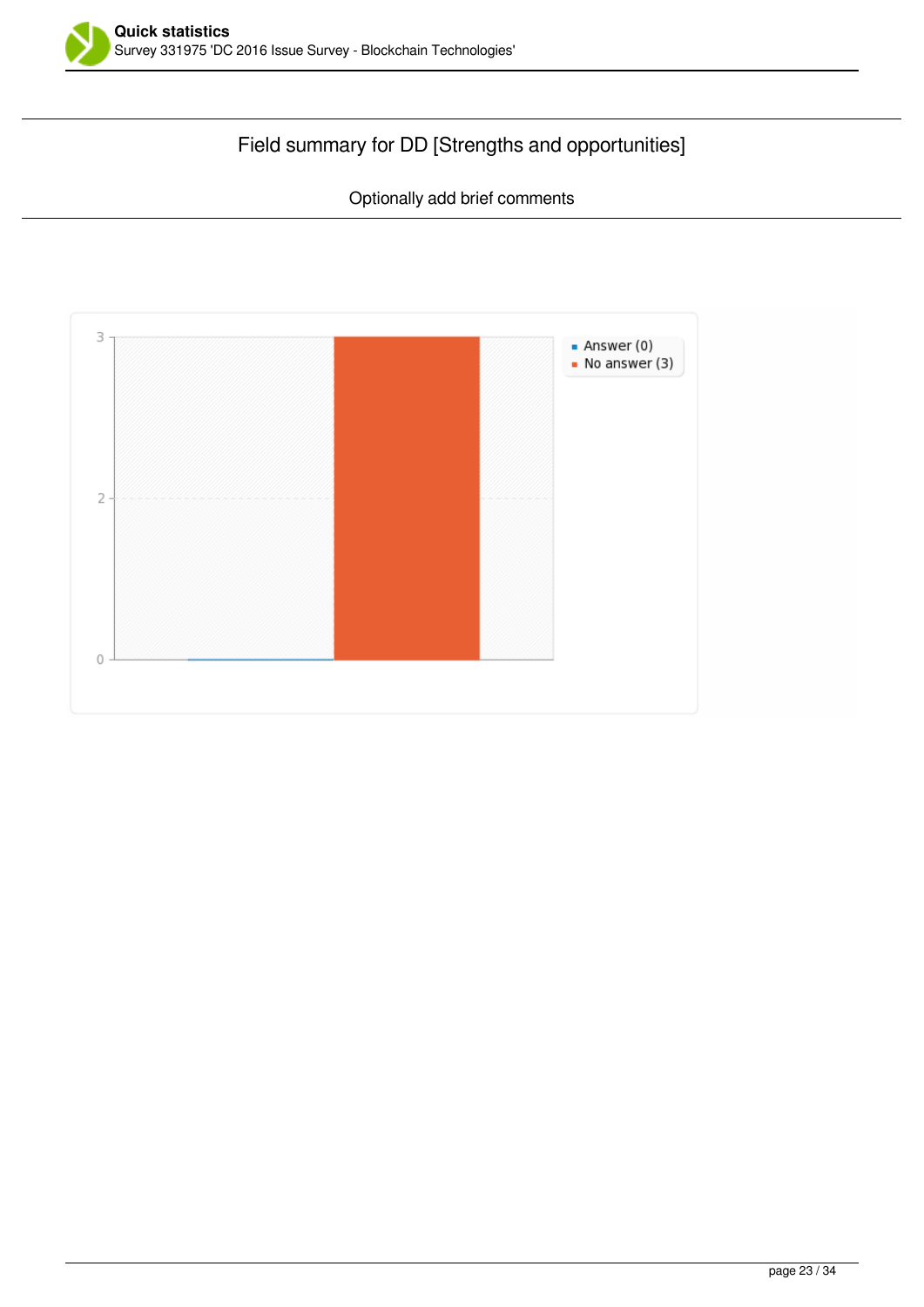

## Field summary for DD [Concerns and weaknesses]

| <b>Answer</b> | Count    | Percentage |
|---------------|----------|------------|
| Answer        |          | $0.00\%$   |
| No answer     | 3        | 100.00%    |
|               |          |            |
| ID            | Response |            |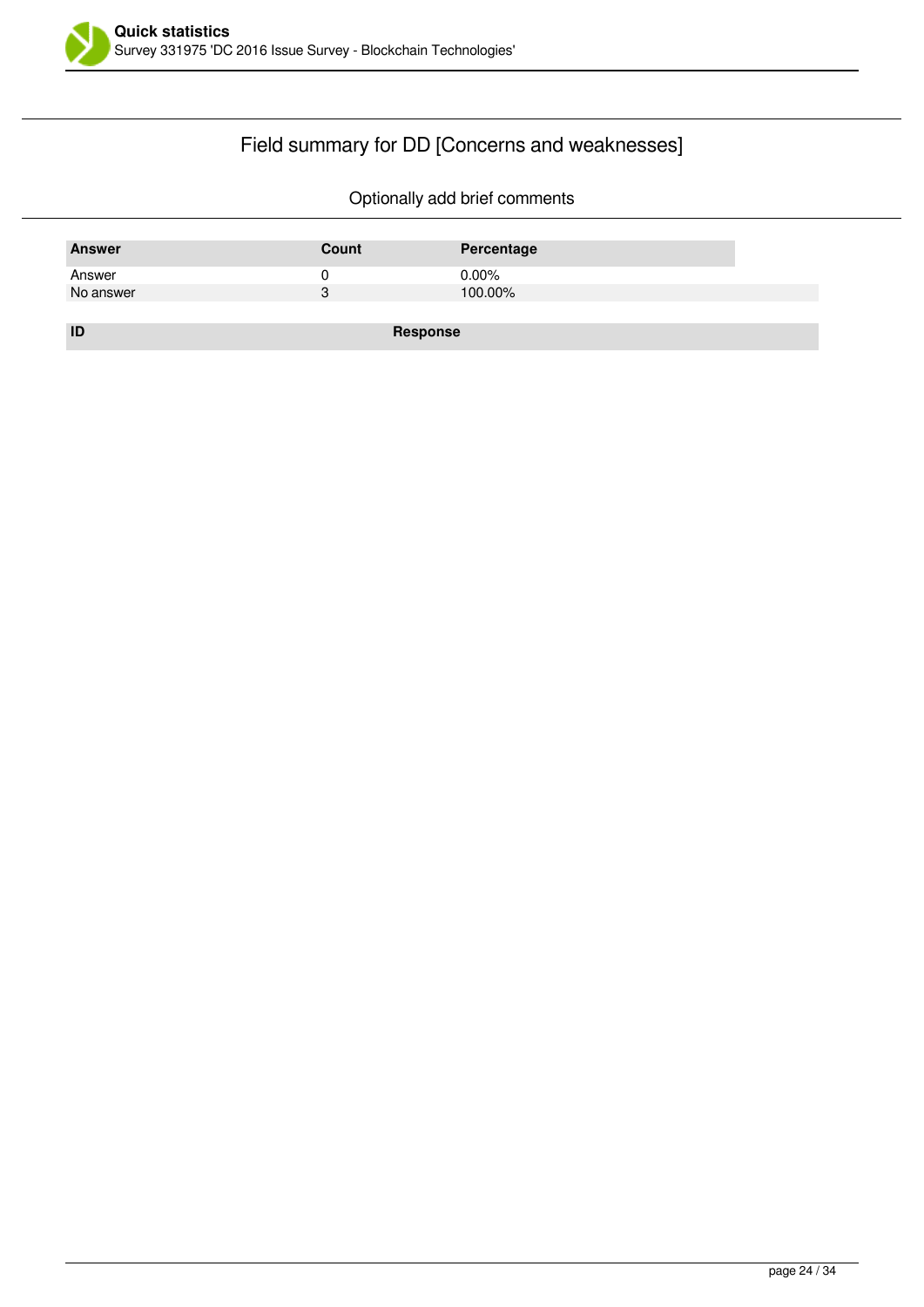

## Field summary for DD [Concerns and weaknesses]

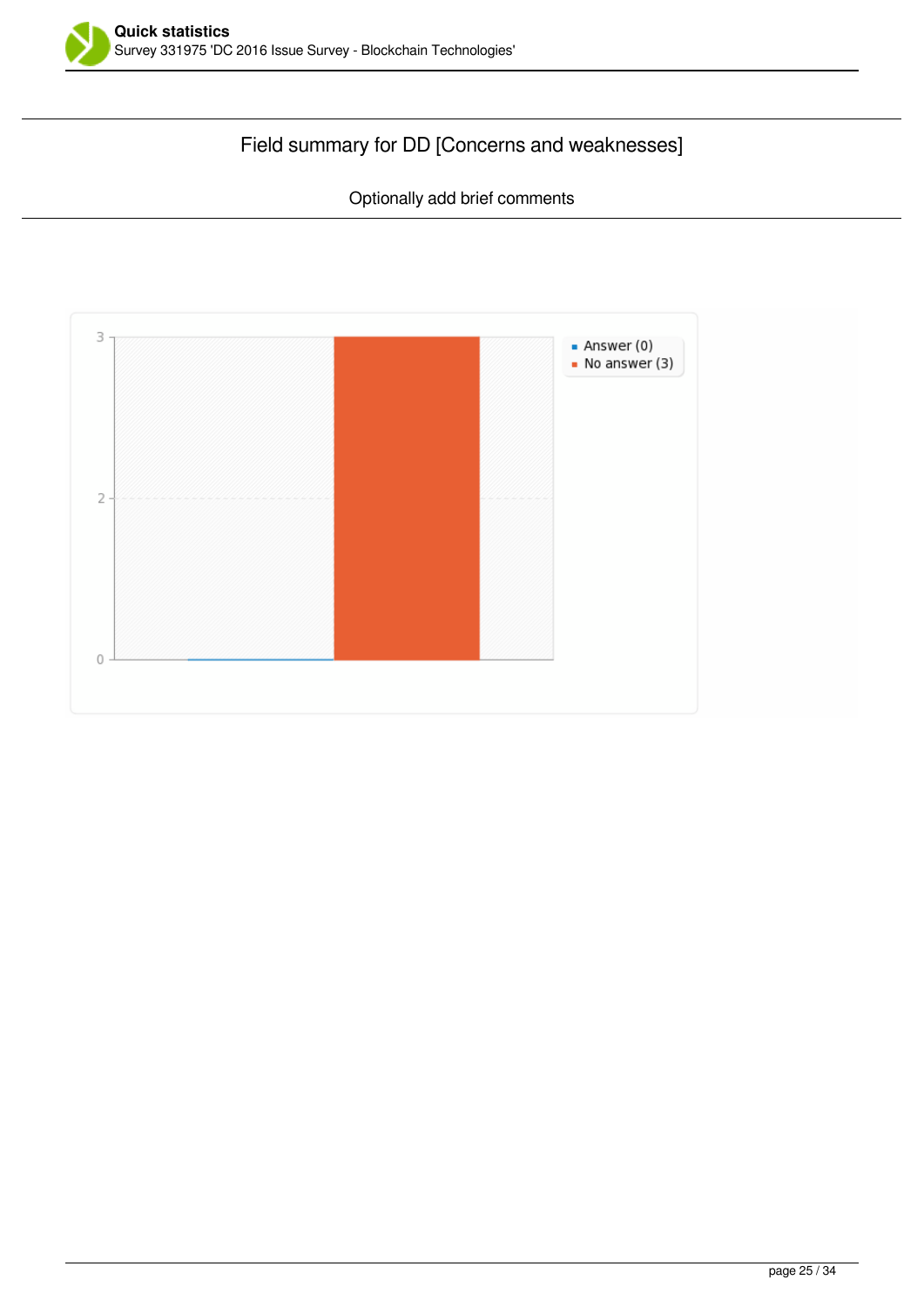

### Field summary for E

Stakeholders should transparently and intentionally consider what normative steps, if any, should be taken in order to manage the accumulation and distribution of "soft power" in decentralized decision-making.

| <b>Answer</b>      | Count    | Percentage | <b>Sum</b> |
|--------------------|----------|------------|------------|
| 1(1)               | 0        | $0.00\%$   | $0.00\%$   |
| 2(2)               | $\Omega$ | $0.00\%$   |            |
| 3(3)               | 2        | 28.57%     | 28.57%     |
| 4(4)               |          | 14.29%     |            |
| 5(5)               | 4        | 57.14%     | 71.43%     |
| No answer          |          | 12.50%     |            |
| Arithmetic mean    | 4.29     |            |            |
| Standard deviation | 0.95     |            |            |
| Sum (Answers)      |          | 100.00%    | 100.00%    |
| Number of cases    | 8        | 100.00%    |            |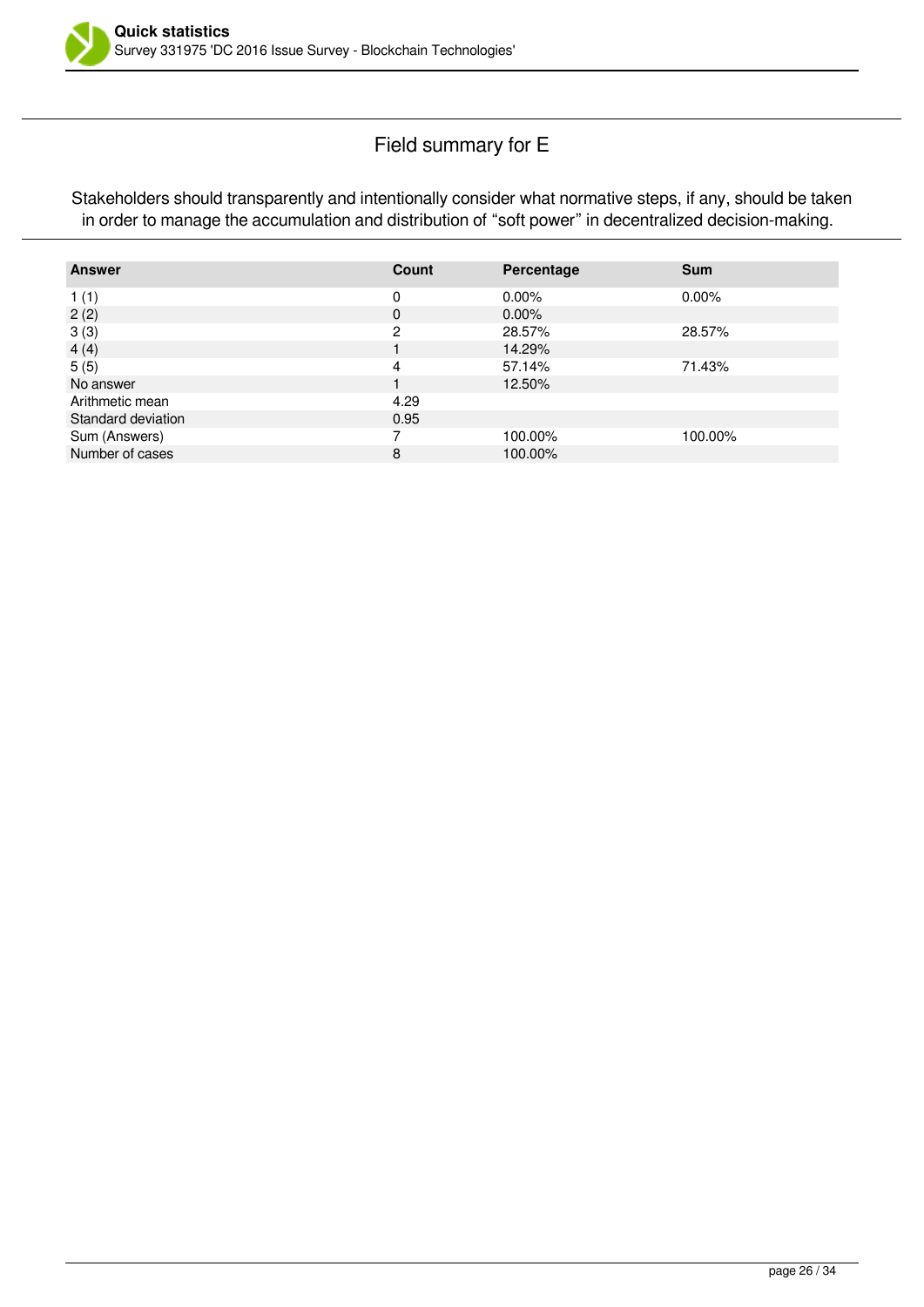

Field summary for E

Stakeholders should transparently and intentionally consider what normative steps, if any, should be taken in order to manage the accumulation and distribution of "soft power" in decentralized decision-making.

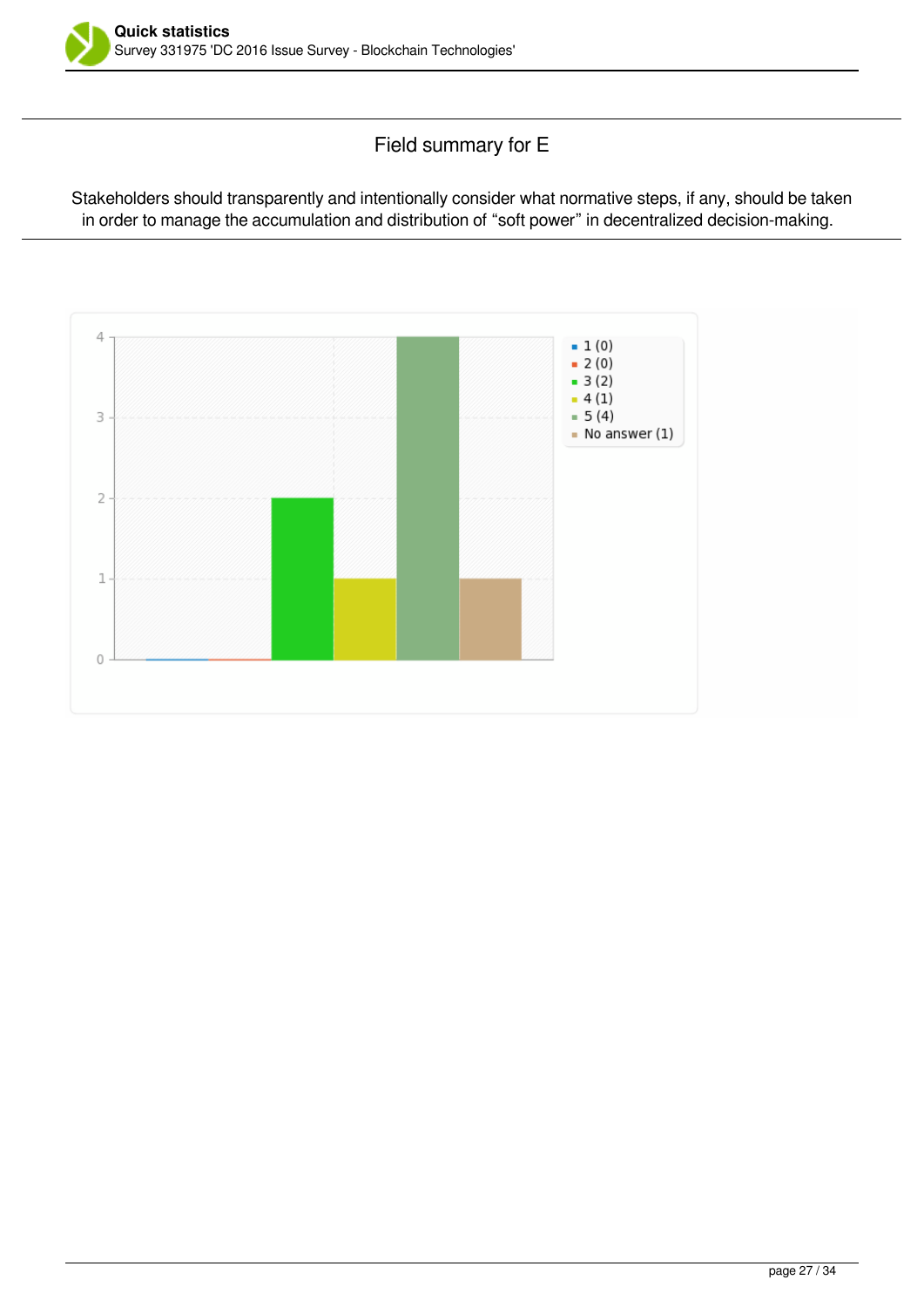

## Field summary for EE [Strengths and opportunities]

| <b>Answer</b> | Count    | Percentage |
|---------------|----------|------------|
| Answer        |          | $0.00\%$   |
| No answer     | 3        | 100.00%    |
|               |          |            |
| ID            | Response |            |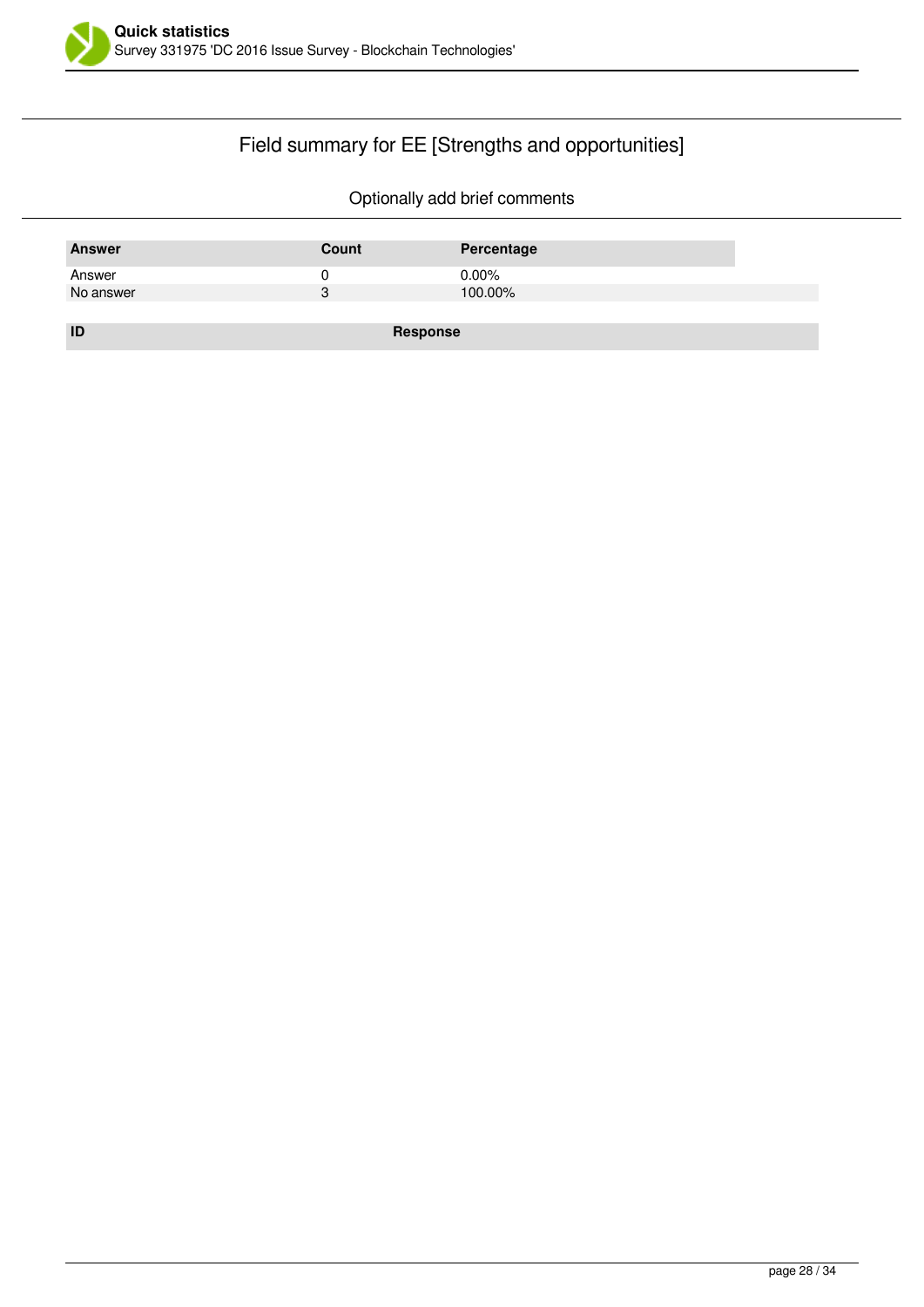

## Field summary for EE [Strengths and opportunities]

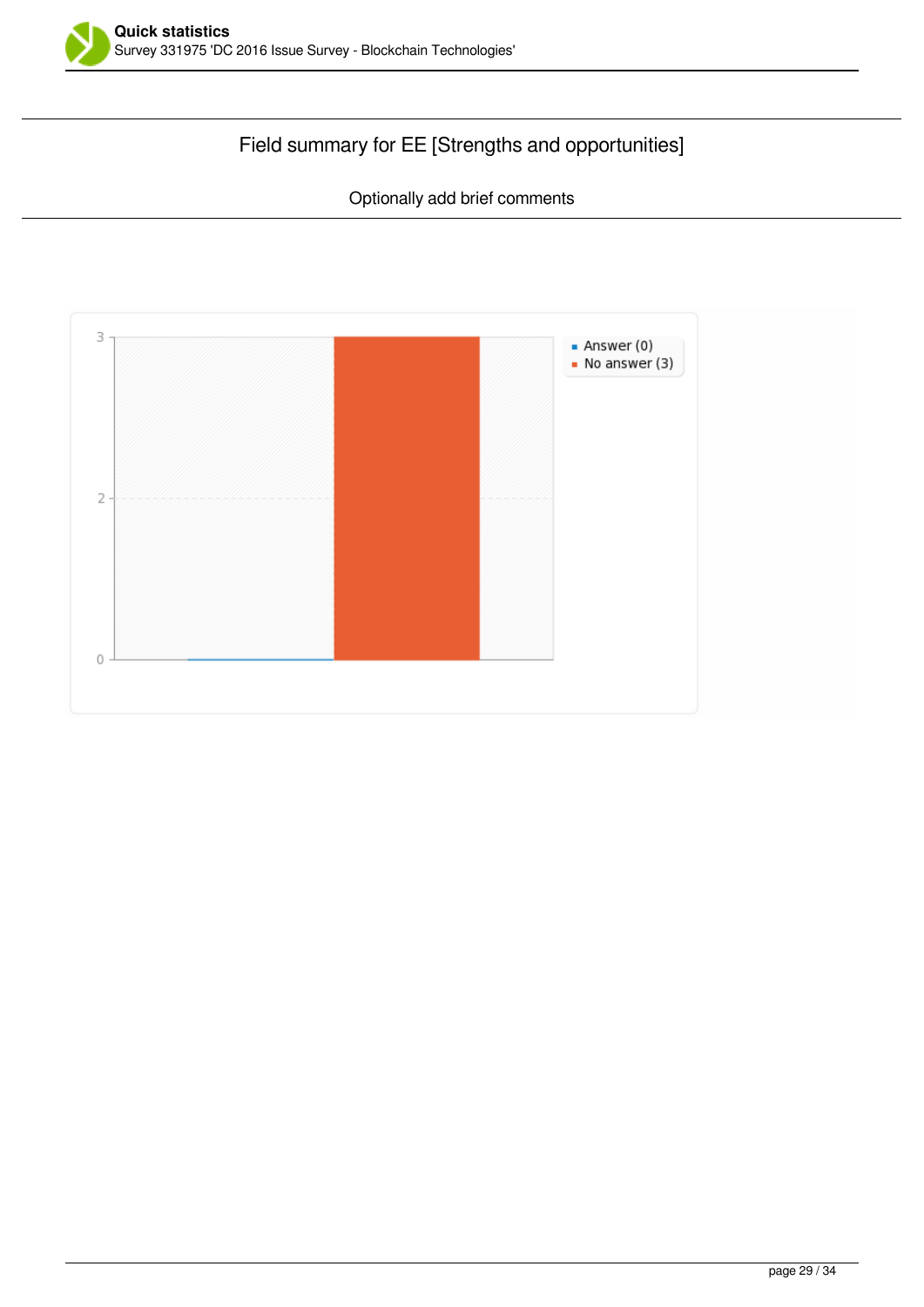

## Field summary for EE [Concerns and weaknesses]

| <b>Answer</b> | Count    | Percentage |
|---------------|----------|------------|
| Answer        | υ        | $0.00\%$   |
| No answer     | 3        | 100.00%    |
|               |          |            |
| ID            | Response |            |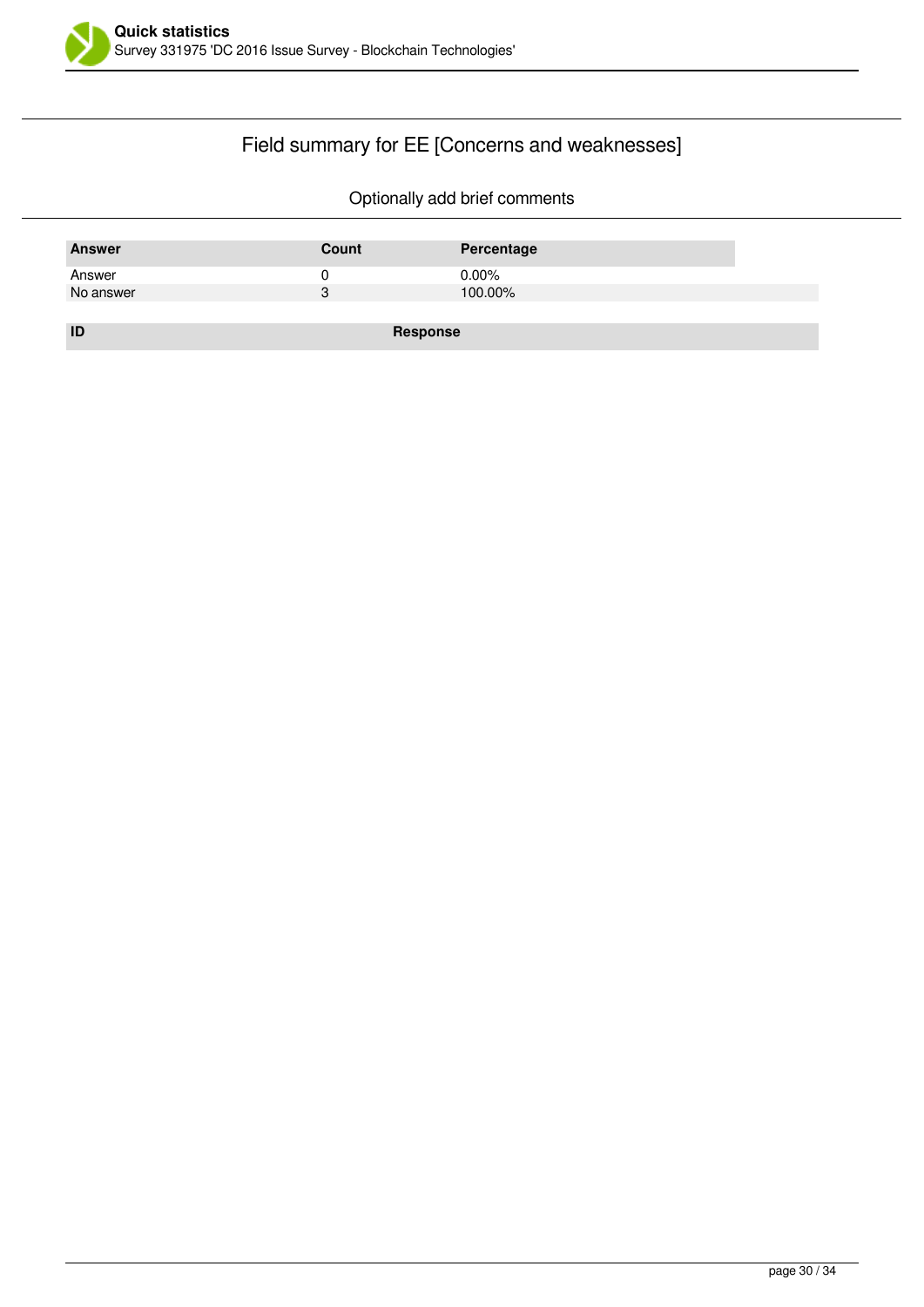

## Field summary for EE [Concerns and weaknesses]

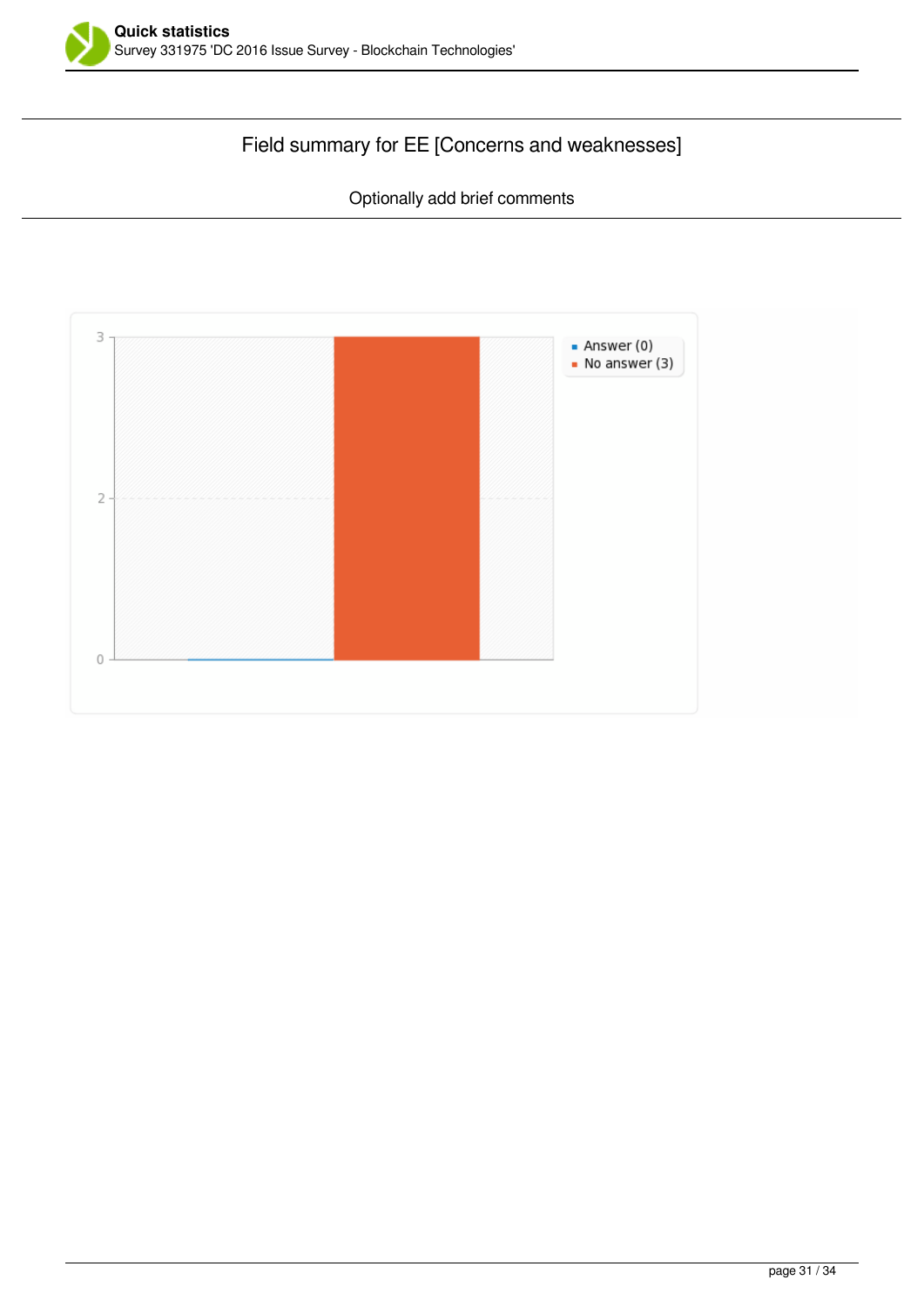

## Field summary for G

### What stakeholder group do you primarily identify as?

| Answer                               | Count | Percentage |
|--------------------------------------|-------|------------|
| Civil society (A1)                   |       | 33.33%     |
| Private sector (A2)                  | 0     | $0.00\%$   |
| Technical community (A3)             |       | 33.33%     |
| Academic community (A4)              |       | 33.33%     |
| Governments (A5)                     |       | $0.00\%$   |
| Intergovernmental organisations (A6) | 0     | $0.00\%$   |
| No answer                            |       | $0.00\%$   |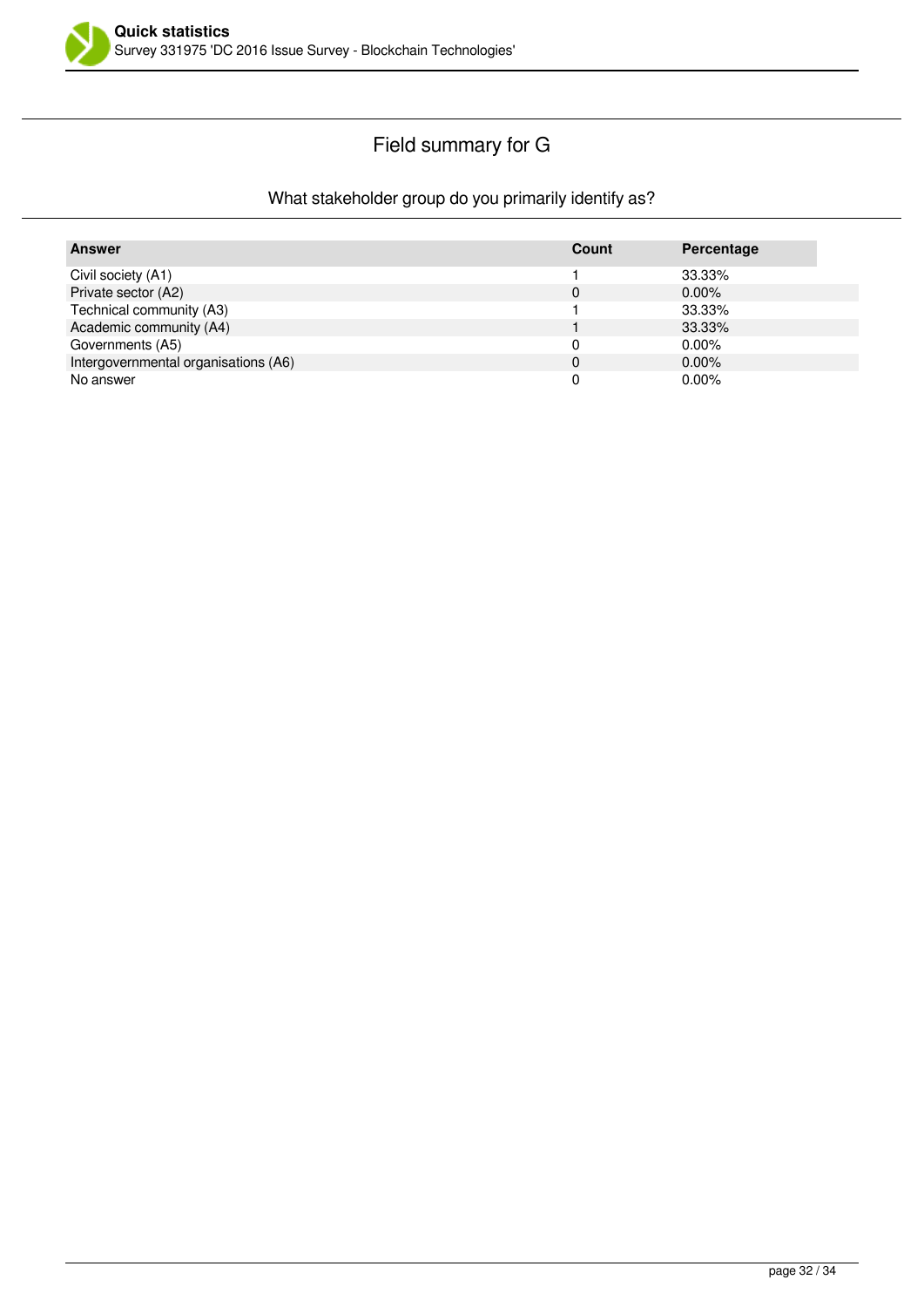

### Field summary for G

#### What stakeholder group do you primarily identify as?